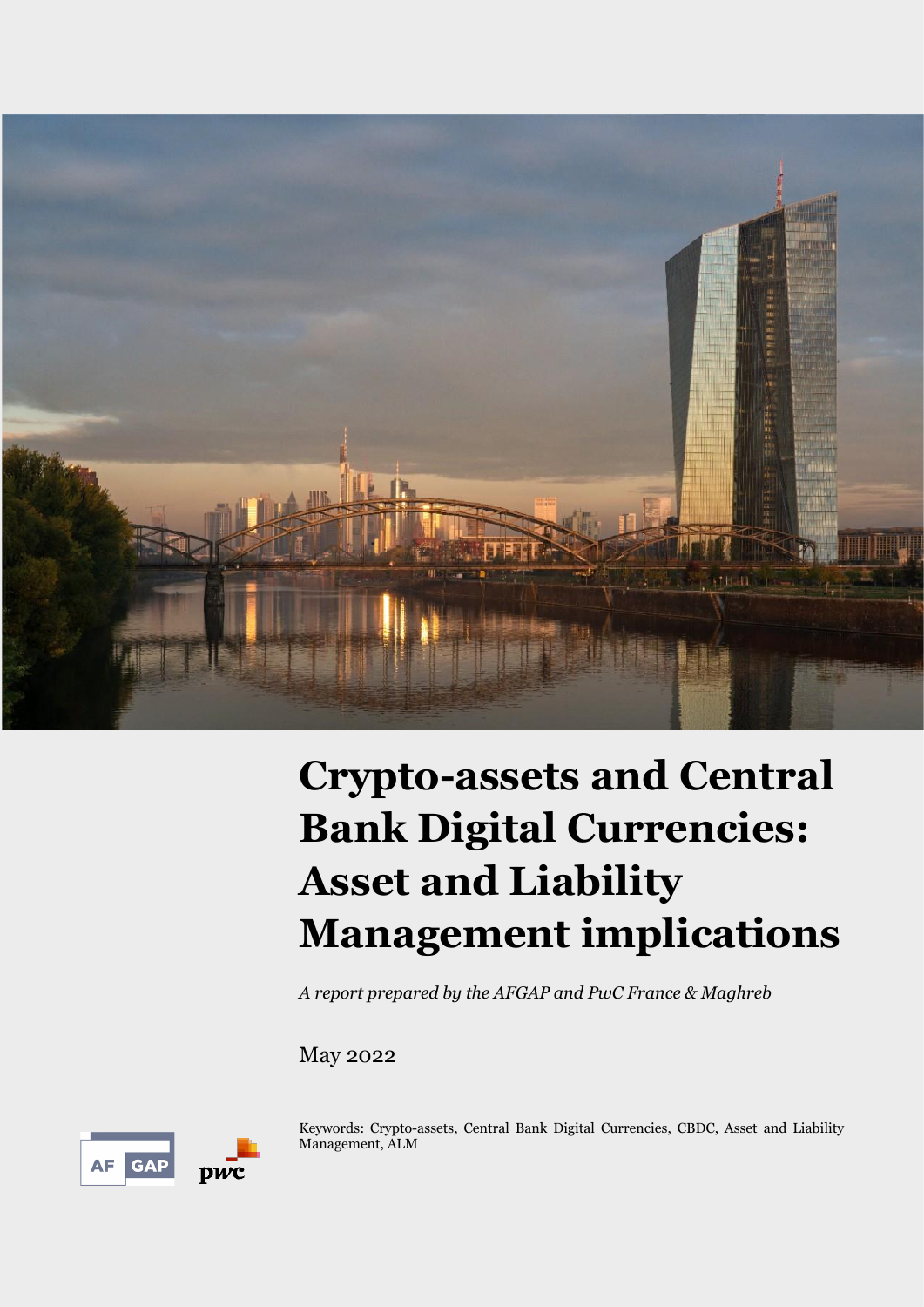# *Table of contents*

|         | Section I   Crypto-assets and CBDC developments: a brief overview  2             |
|---------|----------------------------------------------------------------------------------|
| 1.      |                                                                                  |
| 1.1     |                                                                                  |
| 1.2     |                                                                                  |
| 2.      | Beyond the hype: institutionalization of digital assets developments  7          |
| 2.1     |                                                                                  |
| 2.2     | Trend 2: Decentralized finance (DeFi) and Web3 offers alternative products       |
| 2.3     | Trend 3: Crypto players are scaling up, gaining in size and market impact  11    |
| 2.4     |                                                                                  |
| $2.5\,$ | Trend 5: The rise of stablecoins and the development of Central Bank Digital     |
| 2.6     | Environnemental, Social and Governance (ESG) impact is getting more and more     |
|         | Section II   AFGAP's analysis of potential impacts on Asset and Liabilities      |
| 1.      | Implication on banks' balance sheet and activity ……………………………… 18                 |
| 1.1     |                                                                                  |
| 1.2     | Consequent impact 1: reciprocal impact on banks' financing capacity  19          |
| 1.3     |                                                                                  |
| 1.4     | Potential banks' mitigation action 1: increase in deposit remuneration offset by |
| 1.5     | Potential banks' mitigation action 2: searching for funding from the market and  |
| 2.      |                                                                                  |
| 2.1     |                                                                                  |
| 2.2     |                                                                                  |
| 3.      |                                                                                  |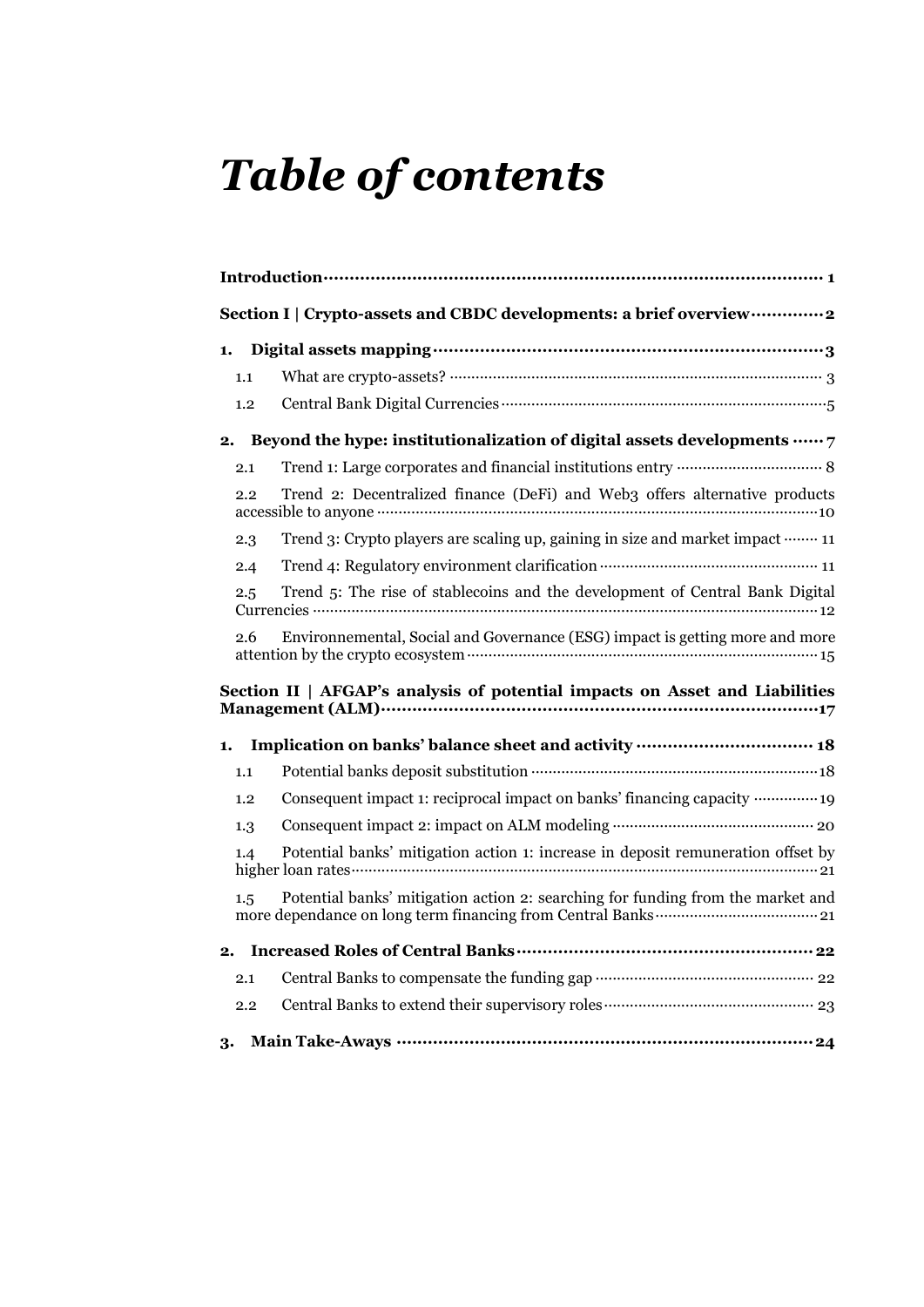# <span id="page-2-0"></span>*Introduction*

The acceleration of digital assets development and the emergence of Central Bank Digital Currencies (CBDC) raised as much enthusiasm as cautious concerns regarding their potential impact on the banking sector. The progressive integration of digital assets into financial regulation and the acceleration of CBDC projects by central banks globally make these developments a more and more pressing topic to be seriously considered by the banking sector.

As analyzed by the Bank for International Settlements (BIS) in the report "Central Bank Digital Currencies: Financial Stability Implications" published in September 2021, the banking sector will be impacted by CBDC initiatives, as potential bank deposit substitutions by CBDCs could impact banks' balance sheets structures. That being said, as highlighted by the BIS, the impact may highly differ depending on several factors like CBDCs' operational designs and distribution schemes. Furthermore, digital assets and CBDCs may represent new opportunities for banks in several areas, namely on business development, efficiency gains and customer demand satisfaction.

On one hand, the private investors as well as professionals contribute to the rapid development of crypto-assets, and on the other hand, the Central Banks have launched their journey on the issuance of CBDC. Therefore, the commercial banks should follow closely the developments of crypto-assets, participate in the discussions on the supervision of crypto-assets and analyze the potential impacts on their businesses. In this context, AFGAP and its members aim to shed light on their potential ramifications on Asset and Liability Management (ALM).

This report, prepared in collaboration with PwC France & Maghreb, presents a few perspectives from a group of French banks' ALM managers: it does not claim to be exhaustive nor to constitute a position taken by their respective institutions on these subjects.

**The first section of this note provides an overview on the developments in the crypto asset economy.**

**The second section deals with the ramifications on Asset and Liability Management (ALM) that have to be assessed notably for the potential impacts on the balance sheet and financing activities.** 

**\* \* \***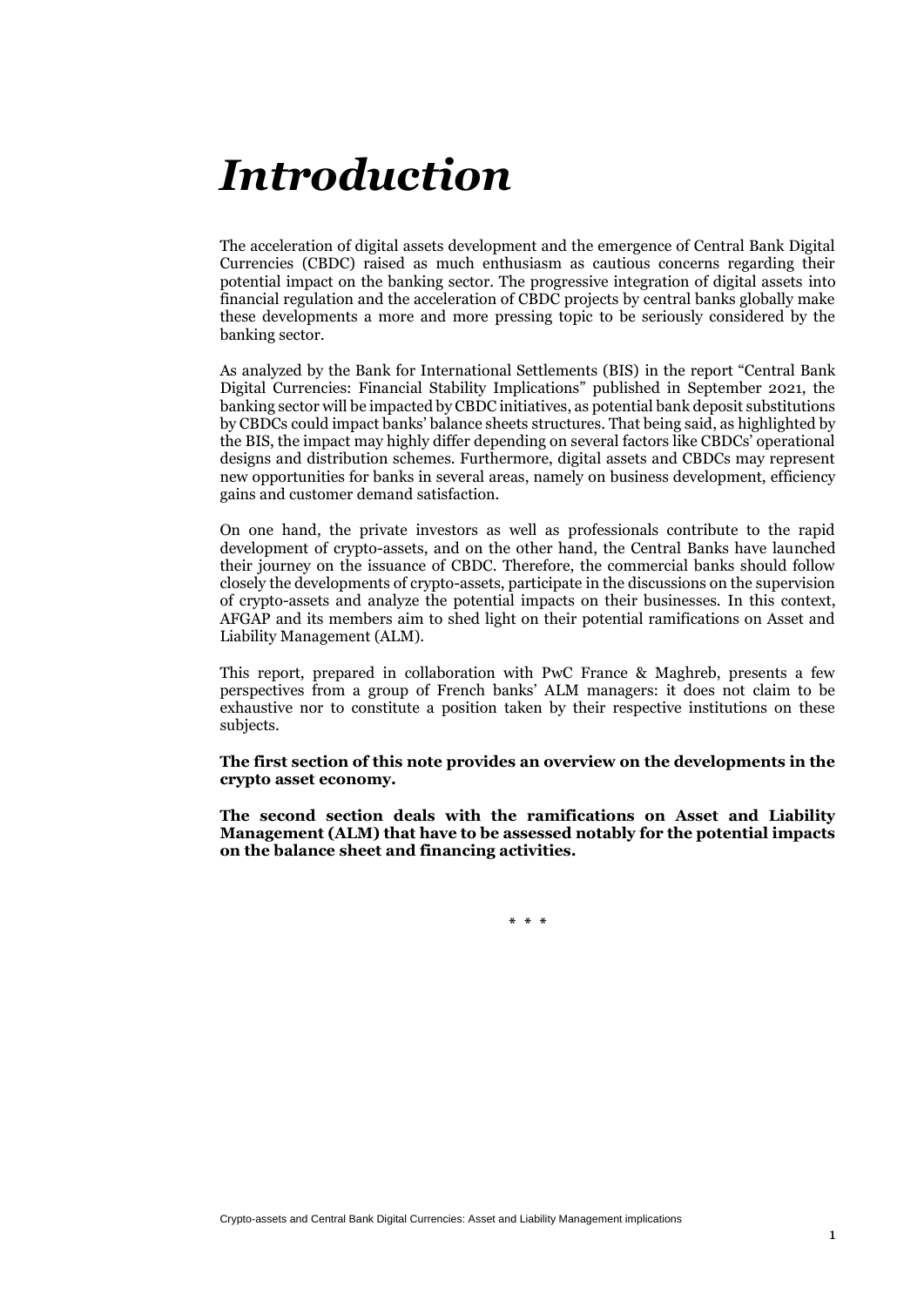## <span id="page-3-0"></span>*Section I | Crypto-assets and CBDC developments: a brief overview*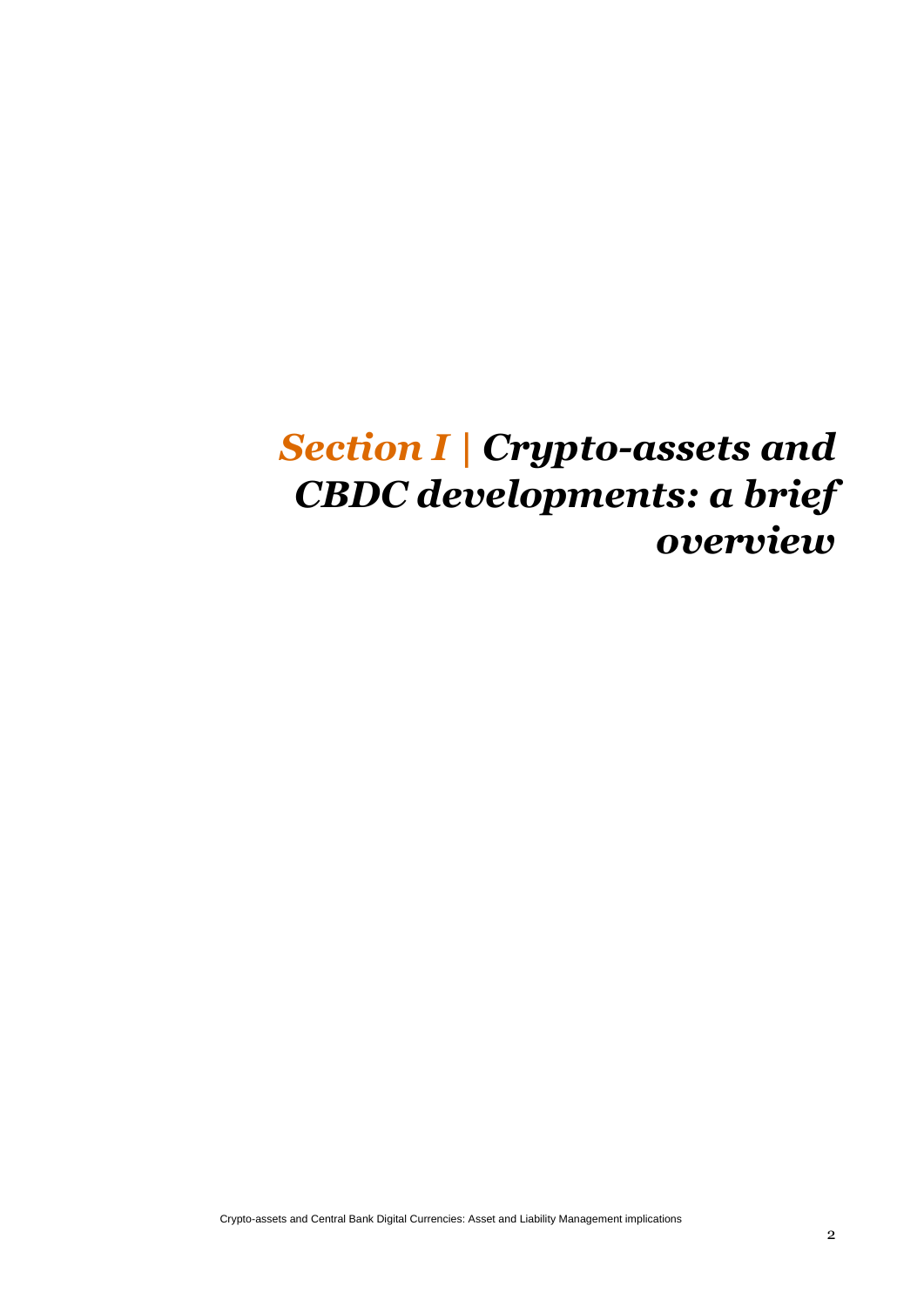Introduced by Bitcoin in 2008, blockchains are peer-to-peer internet-based protocols allowing the digital storage and direct transfer of value using cryptography and decentralized verification networks. They were then enriched with the introduction of smart contracts, programmable scripts that can be used to build a wide variety of digital assets and applications.

The sophistication of blockchains and their security have steadily increased over the past 10 years, making so-called blockchain technologies a serious alternative solution used to transact value in digital form worldwide. It namely offers the following advantages:

- Possibility to represent an asset in a unduplicable digital form, allowing the immediate tokenization of value of different kinds of assets: financial assets and notably assets with little liquidity, like music or videos or art. This can potentially increase the liquidity of the underlying assets.

- Immediate transaction finality: the exchange of two assets against each other on a blockchain contains no settlement risks, and therefore potentially reduces collateralization needs. This is true if both exchanged assets are swapped on the same blockchain or on interoperable DLT infrastructures (for example, a tokenized security against a central bank digital currency on Ethereum).

-Programmability of assets, notably money, enabling machine to machine transactions, automatic execution of complex sequences of conditional transactions.

For that reasons, blockchain technologies are considered by numerous commentators as a new layer to the Internet, complementing the "Internet of information" with the "Internet of value", allowing the direct transfer of crypto-assets between internet users.

Section 1 introduces what crypto-assets are. The reader who is already literate in that matter can skip this section and go directly to section 2 for a specific focus on digital assets and Asset and Liability Management (ALM).

# <span id="page-4-0"></span>*1. Digital assets mapping*

This chapter aims at providing a general overview of digital assets. It will first focus on privately issued crypto-assets, and then introduce Central Bank Digital Currencies.

### <span id="page-4-1"></span>*1.1 What are crypto-assets?*

As defined in the European Commission's Proposal for a Regulation on Markets in Crypto-Assets (MiCA), a crypto-asset is a **"a digital representation of value or rights which may be transferred and stored electronically, using distributed ledger technology (DLT)".**

Until Bitcoin and the invention of blockchains, digital assets transfers were managed through the intermediation of **trusted ledger keepers**. These latter are in charge of keeping the updated account of digital asset transactions. For instance, banks are accountable for keeping their clients' account balance updated.

Blockchains bring the ability to keep these **ledgers updated without the need of going through a trusted account keeper**. They automate and secure these ledgers through **consensus protocols**. These consensus protocols are composed of a set of rules that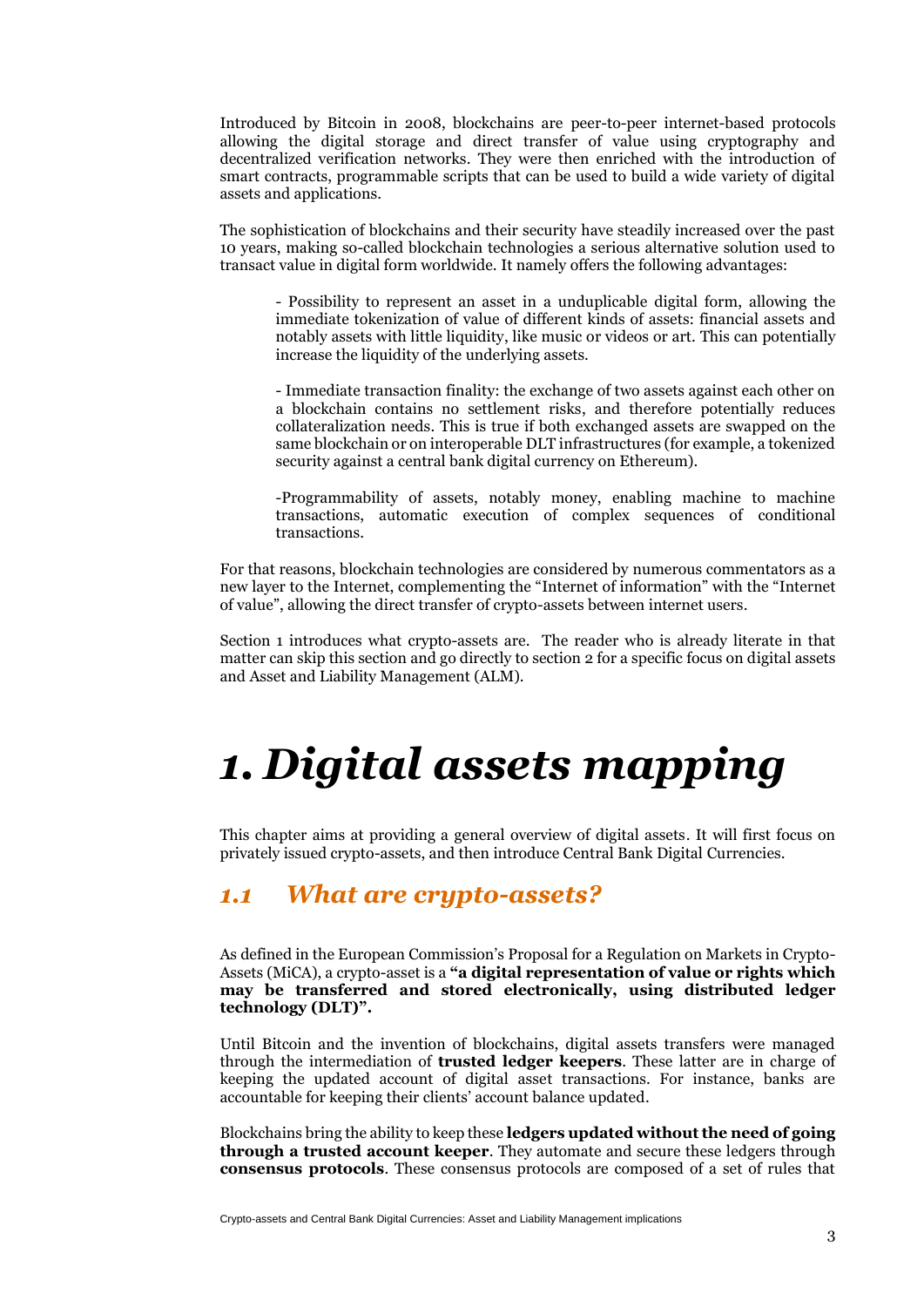blockchain network participants must follow in order to validate transactions in the network. These rules are encoded in the software that allow digital value transfers without intermediaries and administer the way distributed ledgers are updated and verified.

This means that while crypto-assets are digital objects, they cannot be duplicated, thanks to the use of distributed ledger technologies (DLT). These distributed ledgers record the entire history of crypto-assets ownership transfers and play the role of account keepers, offering full transparency on all transactions on the chain to anyone.

#### **Different types of crypto-assets**

Different types of crypto-assets have emerged over time. They can differ based on several variables such as the nature of their issuer, the underlying assets that provide them value, the types of rights they give to their holders, the technical set-up they are based on etc.

From a regulatory perspective, two main categories can be distinguished:

- Crypto-assets that are deemed as securities, also called "security tokens<sup>1"</sup>
- Crypto-assets that are *not* deemed as securities

In France, for instance, crypto-assets deemed as securities are regulated by financial securities regulations. Crypto-assets that are *not* deemed as securities are regulated by a specific set of legal texts, under the "Pacte Law".

The European regulatory framework currently being built makes a similar distinction.

#### **Security tokens**

Security tokens are securities and entitle their holders to financial and potentially voting rights. They use blockchains as record keepers and as exchange infrastructures. They can, for instance, represent bonds, shares, derivatives etc.

In Europe, security tokens are today regulated under the existing financial regulation framework. However, the specific features of security tokens can make regulatory compliance challenging. Therefore, a temporary "Pilot Regime" aims at supporting innovation by setting up a temporary regime dedicated to so-called "DLT market infrastructures" for security token trading and post-trade operations.

#### **Other crypto-assets**

- Cryptocurrencies: native digital tokens stored in a blockchain and transferable on a peer-to-peer basis. (ex : bitcoins, ethers, tezees,…). A cryptocurrency is issued directly by a blockchain protocol on which it runs, which is why it is often referred to as a blockchain's native currency.
- Stablecoins: tokens offering price stability vs. fiat currency or referenced assets. They are backed by fiat currency or by other assets (cryptocurrencies, commodities) Contrary to cryptocurrencies, stablecoins are issued on a blockchain by an issuer with a counterparty risk. They can be issued by commercial banks, like JPMorgan (JPMorgan Coin), by corporates like Casino/Lugh with the euro-pegged

<sup>1</sup> Distributed Ledger Technology makes it possible to exchange and store value. "Tokens" are used as mediums of exchange. They are digital representations of rights / value which ownership is registered on a blockchain. Tokens are created through the development of smart contracts. Smart contracts are programmable scripts executed by DLT networks, allowing the automatic and immutable execution of conditional digital transactions. Tokens can represent real or digital assets. They can be asset-backed or digitally native and somehow represent all sorts of assets, as long as a digital representation is possible.

Crypto-assets and Central Bank Digital Currencies: Asset and Liability Management implications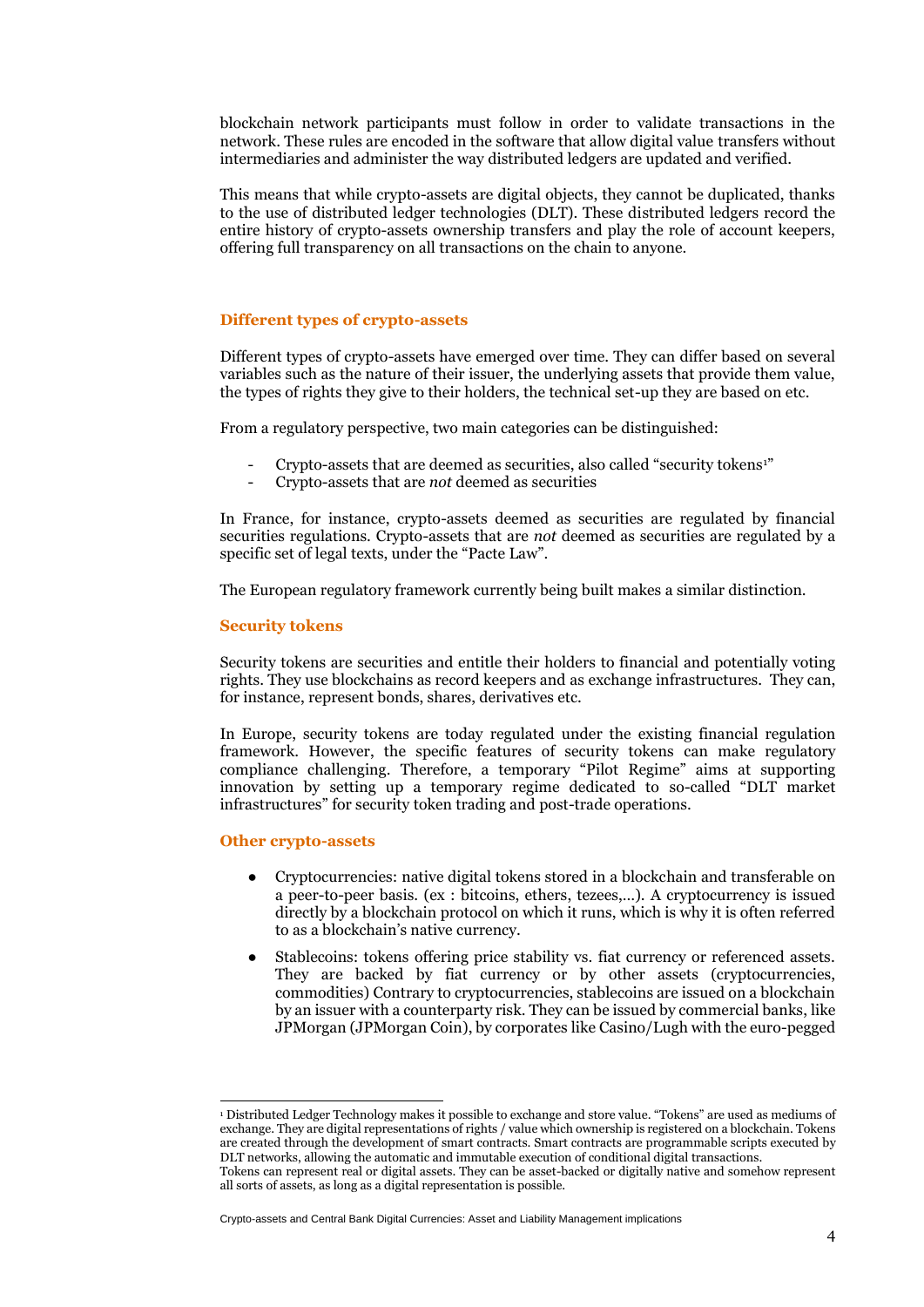token Lugh or by Distributed Autonomous Organizations<sup>2</sup> (DAO) like MakerDAO for the DAI. More details on stablecoins are provided in the next chapter [2.5. The rise of stablecoins and the development of Central Bank Digital Currencies]

- Application tokens, which includes:
	- Utility tokens providing access to a good or service (such as an access to specific platforms or a discount),
	- Governance tokens representing voting power on a blockchain project.
- Non-fungible tokens: digital representation of an object on a blockchain, which can be natively digital (such as a land in a metaverse, a digital picture, etc.), or nonnative, in this case representing a real object (such as a painting or a building for example).

### <span id="page-6-0"></span>*1.2 Central Bank Digital Currencies<sup>3</sup>*

As defined by the Bank for International Settlements (BIS), Central Bank Digital Currencies "would be **a digital banknote**. It could be used by individuals to pay businesses, shops or each other (a "retail CBDC"), or between financial institutions to settle trades in financial markets (a "wholesale CBDC")"<sup>4</sup>

Wholesale CBDCs should benefit the banking players by favoring capital market and interbank payment efficiencies. The impact of retail CBDCs on commercial banks has been more debated. As a matter of fact, the architectural design and operational model on which retail CBDCs are developed can largely determine the way they shall impact the banking industry.

As described in the following figure, two main CBDC operational models can be distinguished.

<sup>2</sup> DAOs are organizations which rules are written in smart contract codes. They are computer programs that run on the Internet in an autonomous manner, meaning that they do not rely on a legal central organization to fulfill their activities. Anyone can join a DAO as long as they have the knowledge and material resources to do so. <sup>3</sup> Sources: PwC CBDC Global Index, 2021 edition and 2022 edition

<sup>4</sup> Source: Bank for International Settlement (BIS) Innovation Hub

Crypto-assets and Central Bank Digital Currencies: Asset and Liability Management implications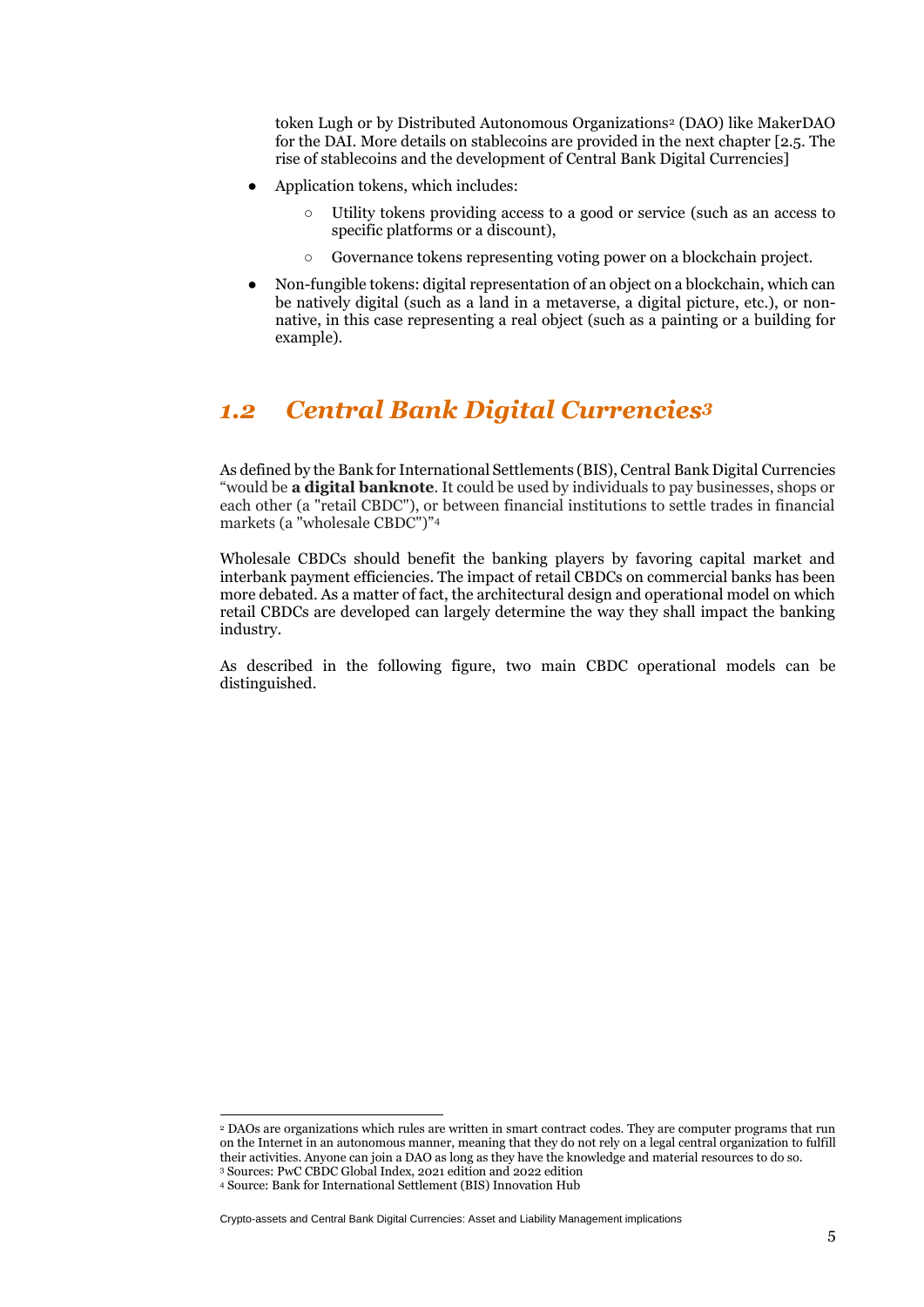|                      | <b>Direct issuance</b>                                                                                                                                           | Two-tier approach                                                                                                                                             |  |  |  |  |  |  |
|----------------------|------------------------------------------------------------------------------------------------------------------------------------------------------------------|---------------------------------------------------------------------------------------------------------------------------------------------------------------|--|--|--|--|--|--|
|                      | <b>Central Bank</b>                                                                                                                                              | <b>Central Bank</b>                                                                                                                                           |  |  |  |  |  |  |
|                      |                                                                                                                                                                  |                                                                                                                                                               |  |  |  |  |  |  |
|                      | <b>API platform/infrastructure</b>                                                                                                                               | <b>Regulated intermediaries</b>                                                                                                                               |  |  |  |  |  |  |
|                      |                                                                                                                                                                  |                                                                                                                                                               |  |  |  |  |  |  |
|                      | The Central Bank would build a tech<br>platform with CBDC functionality which<br>allows private sector firms to connect and<br>provide customer-facing services. | CBDC issued to regulated intermediary who<br>then distribute to the public. The counterparty<br>risk remains towards the Central Bank that<br>issues the CBDC |  |  |  |  |  |  |
| Claim                | Claim against<br>Central Bank                                                                                                                                    | Claim against<br>Central Bank                                                                                                                                 |  |  |  |  |  |  |
| <b>Distribution</b>  | Central Bank issues CBDC<br>to the public                                                                                                                        | Central Bank issues CBDC and Intermediaries<br>distribute to the public                                                                                       |  |  |  |  |  |  |
| <b>Operations</b>    | Central Bank onboard (KYC) and<br>handles retail payments                                                                                                        | Intermediaries onboard (KYC) and<br>handles retail payments                                                                                                   |  |  |  |  |  |  |
| <b>Balance Sheet</b> | Central Bank records<br>retail balance                                                                                                                           | Both Central Bank and Intermediaries record<br>retail balance                                                                                                 |  |  |  |  |  |  |

The direct issuance model is the most disruptive design as it theoretically disintermediates the Central Bank monetary intermediation model, currently involving commercial banks, namely for the distribution process.

**The two-tier issuance model provides CBDC holders with a direct claim against Central Banks but uses commercial banks as distribution intermediaries. This operational design appears, so far, to be the model favored by most Central Banks.**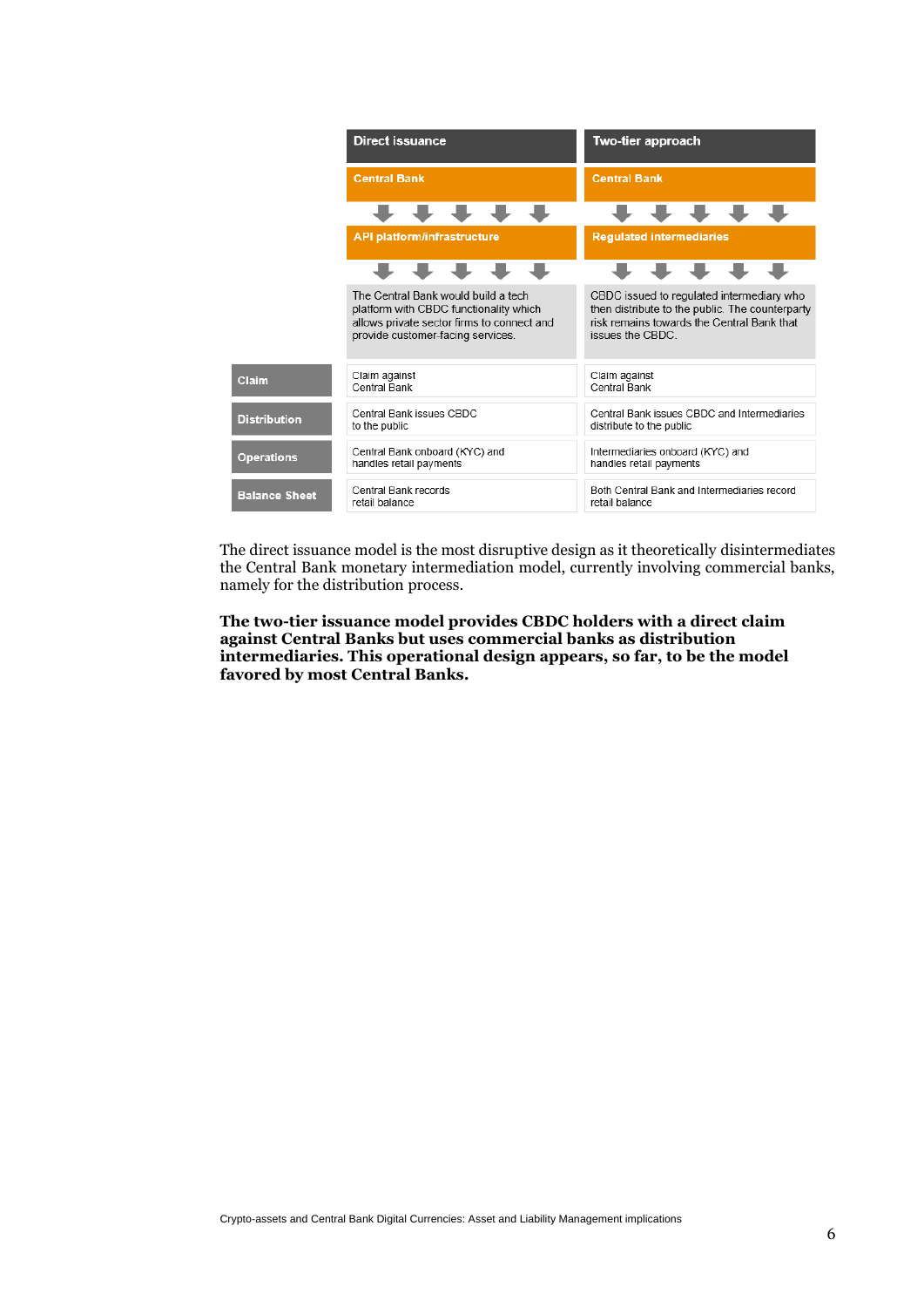## <span id="page-8-0"></span>*2.Beyond the hype: institutionalization of digital assets developments*

Crypto-asset ventures have been accelerating over the past few years with the tokenization (digital representation of an asset on a blockchain) of all kinds of assets, including securities, pieces of art, music, videos, real estate, patents, etc. Large financial institutions have been investigating this topic from different perspectives: from efficiency gains they may earn on post-trade processes to new products they could offer to their clients5. Over the past few years, the financial sector has been investing in prototypes and experiments to assess the potential integration of such developments. The main objective was to test how crypto-assets could be integrated into their operations and product lines. Exploration and experimenting were characterized by the multiplication of "Proof-of-concepts" (POC) and prototyping.

The "POC stage" now seems to belong to the past. Live projects have since been launched. Crypto-asset projects now also involve most corporate functions - beyond the IT and innovation departments, such as compliance teams, operational risk managers, finance and accounting officers… This is key as they need to make sure these projects integrate well into the overall operational and corporate framework and are launched properly.

Crypto-assets developments might very likely impact the financial sector to its very core. Blockchain technology enables the creation of decentralized financial services: crypto assets and related services present themselves to more and more investors and depositors as alternative solutions to their financial endeavors. The magnitude of this impact is sharply growing and could be disruptive if the growth continues in the following years.

Five global trends are characterizing the acceleration of crypto-asset developments:

- 1) The exponential adoption of crypto-assets and blockchain technologies by corporates and financial institutions
- 2) The emergence of decentralized finance (DeFi) and the development of alternative disintermediated financial products
- 3) Crypto pure players are scaling up, gaining in size and market impact
- 4) The clarification of the financial regulatory environment
- 5) The rise of stablecoins and the development of Central Bank Digital Currencies

<sup>5</sup> Blockchains present several characteristics that have been attracting corporate and financial institutions interest over the past few years, including:

<sup>-</sup> The possibility to represent an asset in a digital form and to make it directly transferable on a peer-to-peer basis without the need of setting up a centralized transactional record ledger.

<sup>-</sup> The ability to fractionalize digital assets into smaller units (digits of a unit) potentially bringing additional liquidity to native digital assets and digitized real assets (like music, video files or pieces of art for instance). - The quasi immediacy of transaction settlement potentially reducing settlement risks and collateralization

needs. - The programmability of assets, enabling machine to machine transactions, and the automatic execution of

complex sequences of transactions based on pre-agreed conditions.

<sup>-</sup> The worldwide availability of digital assets provided the Internet is accessible, namely for the unbanked potential financial inclusion of 2 billion unbanked people globally.

The technical possibility to address a worldwide investor base immediately (under local regulatory constraints).

<sup>-</sup> An open source development allowing reduced development costs.

<sup>-</sup> An infrastructure available 24/7.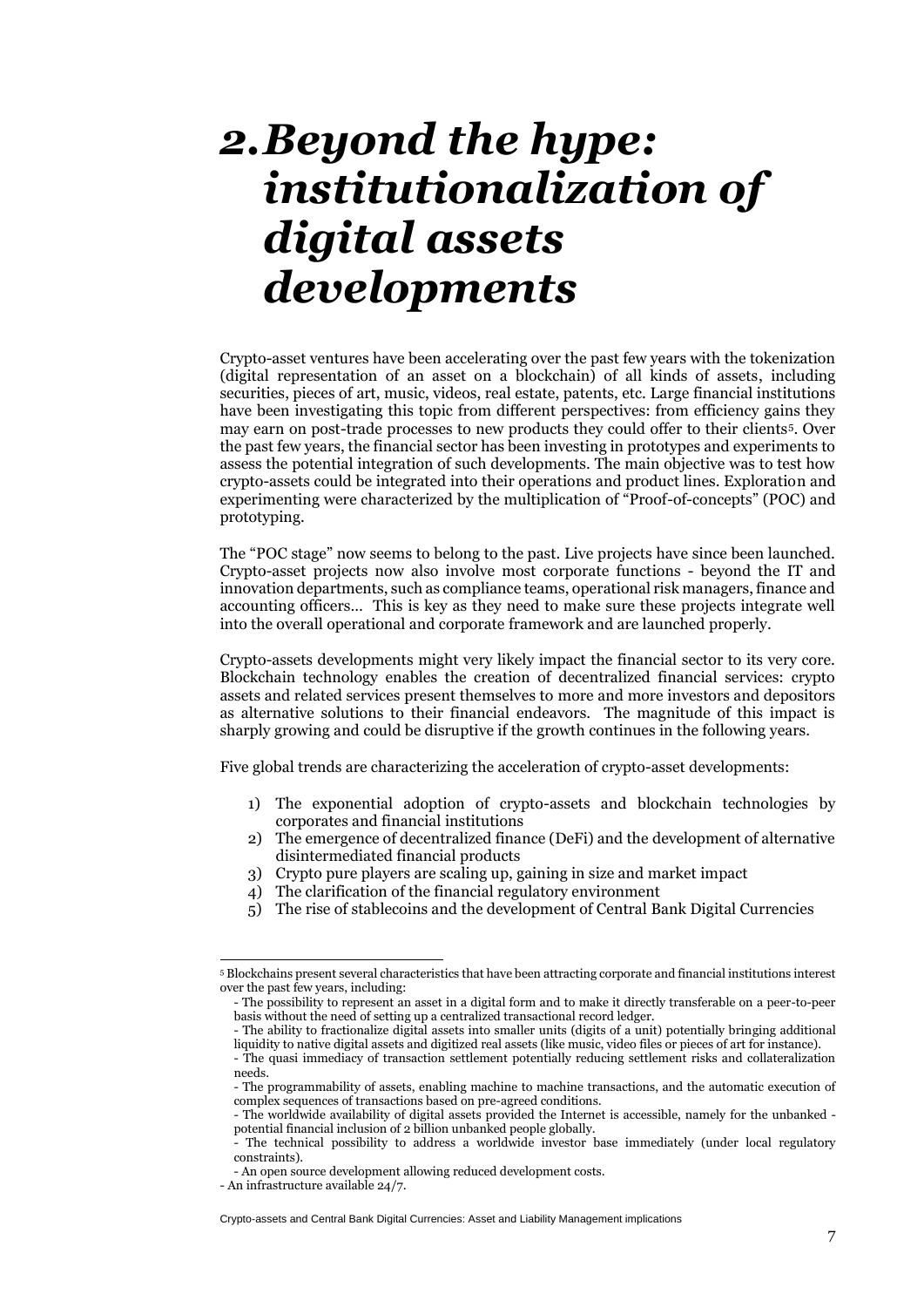



#### 5 global crypto trends

## <span id="page-9-0"></span>*2.1 Trend 1: Large corporates and financial institutions entry*

As described above, large financial institutions and corporations have been integrating crypto-assets into their operations. This phenomenon seems to accelerate.

Such developments encompass all economic industries, at the global level. This puts some pressure on the banking sector, as more and more banking clients are willing to consider crypto-assets as alternative investments, means of payment or use blockchain based applications to optimize and secure their operations, like in supply chains, for instance.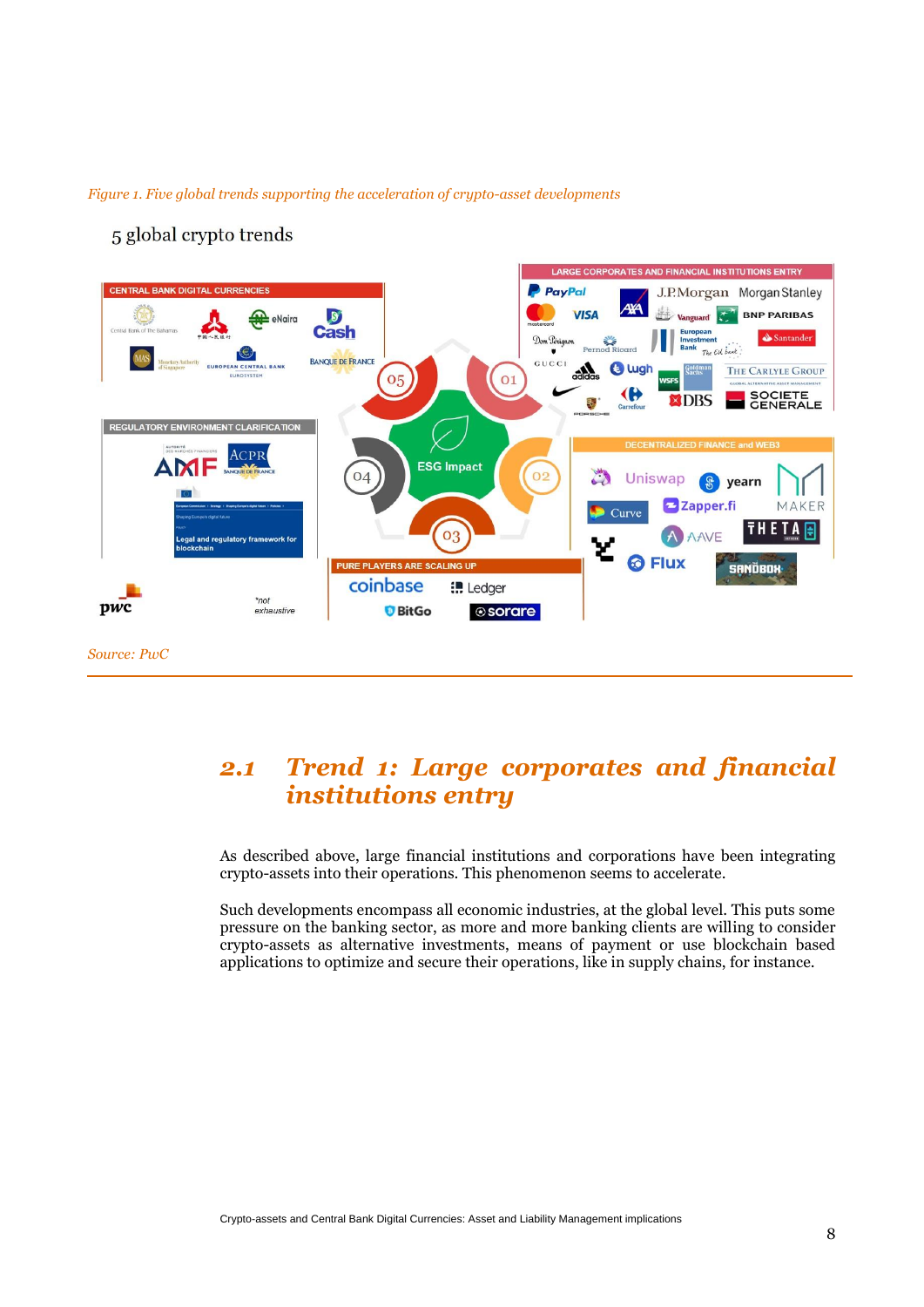Illustration 1: Examples of large financial institutions and corporations integrating blockchain technologies or crypto-assets into their operations

ISA

In 2021 VISA started offering new services and partnering with various crypto players such as Clothia, which allows crypto users to pay in stablecoins with USDC. VISA also introduced new services such as the Visa Fintech Fast Track which enables a fast issuance of Visa credentials.

 $\overline{a}$ 

## **P** PayPal

Paypal's entry into the world of cryptocurrencies was highly anticipated. In 2021, Paypal launched their "super-app" which includes the possibility to buy, sell and earn interest on crypto-currencies in the US market. It also allows crypto-currency holders to convert them to USD.

Payment giants



Fnality is a blockchain-based payment system backed by the Nasdaq and 14 financial institutions. Fnality intends to address some use cases like interbank payments, business-to-business payments between companies within a bank. The benefits of Fnality will be the reduction of counterparty and credit risk, the reduction of operational risk, efficient liquidity management and the ability to move resources from risk mitigation to business growth.

JPMorgan was the first bank to launch a dollarindexed digital asset: the JPMorgan Coin, which is used for instant wholesale money transfers between accounts of institutional players, large investors, other banks, and large corporations. In late 2020, JPMorgan completed a blockchain-based live intraday repo transaction, with an internally developed blockchain application. In 2021, Goldman Sachs joined JPMorgan in a repo trade settled in JPMorgan Coin, with BNY Mellon providing custody.

#### J.P.Morgan

**SOCIETE GENERALE** 

Société Générale, Santander and Goldman Sachs participated in the European Investment Bank's 100-million-euro tokenized bond issuance as lead investors in 2021.

Goldman Sachs invested in the crypto company

BlockDaemon providing cryptocurrency stacking and node infrastructure to institutional firms.

**FNALITY** 

G<mark>oldman</mark><br>Sachs

Morgan Stanley, JP Morgan, Goldman Sachs, BBVA, DBS offer their clients the ability to get exposure to crypto currencies.

Large banks

**BBVA XDBS** Morgan Stanley<br>Morgan Stanley invested \$48 million in "Securitize", a crypto company that raises funds by issuing tokenized securities. In October 2021, Morgan Stanley CEO publicly stated that cryptocurrencies "were not a fad", affirming strategic positioning in this sector. The bank also revealed their exposure to bitcoins through Grayscale funds investment.

More and more companies allow their clients to pay with crypto-currencies.

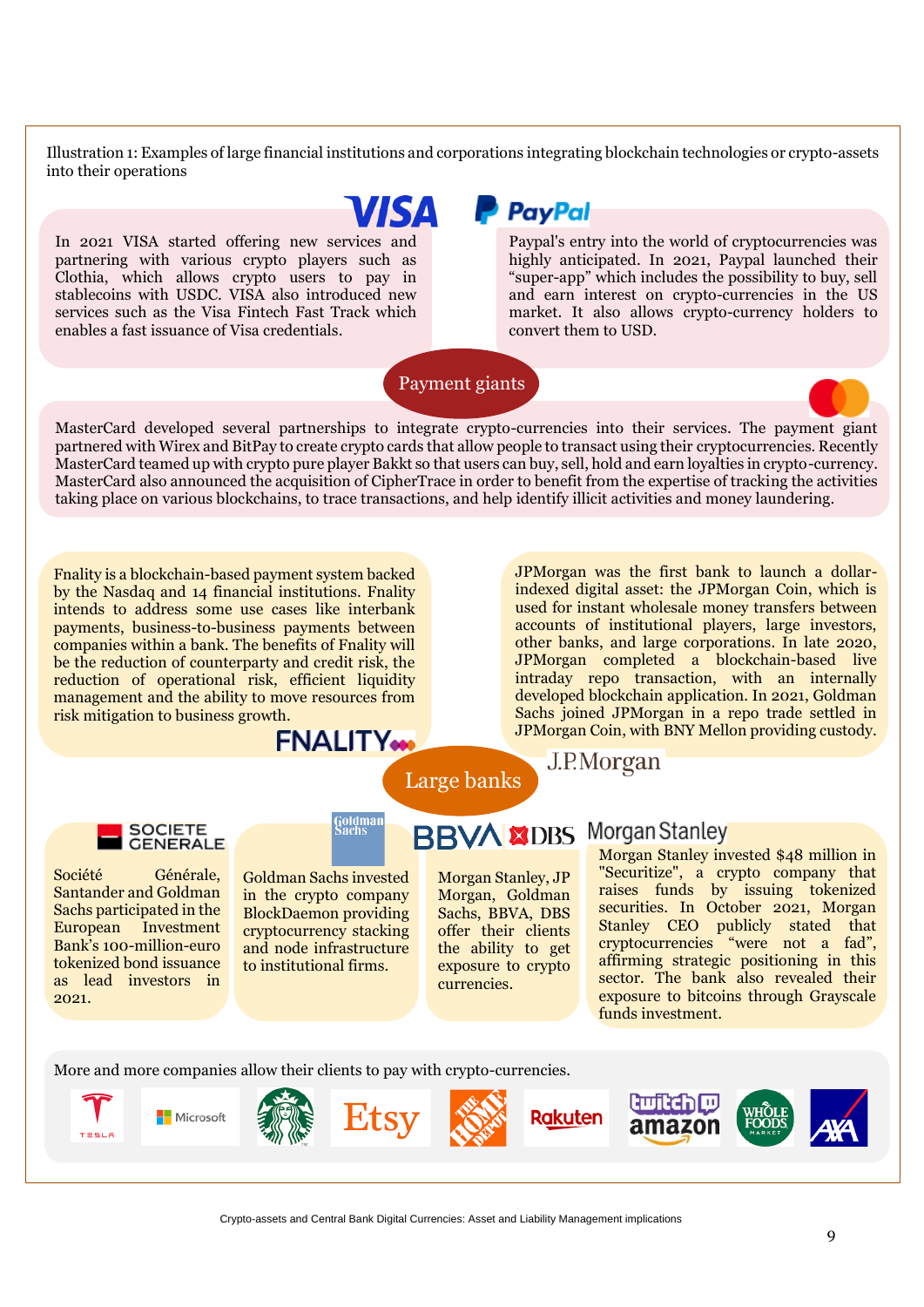## <span id="page-11-0"></span>*2.2 Trend 2: Decentralized finance (DeFi) and Web3 offers alternative products accessible to anyone*

While large financial institutions are integrating crypto-assets into their operations, "Decentralized Finance" (DeFi) applications are quickly developing. They use conditional scripts, kind of simple IT programs, called smart contracts, to automatically execute and register financial operations on the blockchain. Such contracts enable blockchains to offer various financial services, like stablecoins, lending/borrowing, exchanges of digital assets, asset management, derivatives and insurance, entering into the core businesses of banks.

DeFi applications started to emerge back in 2017. Their use truly accelerated during the 2020 summer, reaching over **200 billion USD** of total value locked in the end of 2021, representing then around 5% of total crypto market capitalization (totaling a bit more than 2 trillion USD in September 2021). As of today, DeFi remains marginal in comparison with the magnitude of traditional finance. That said, DeFi's pace of growth, the fact that innovative applications are being built in an open-source way and the interest that potentially large investors have already expressed, lead to reasonably anticipate an acceleration of the phenomenon over the next few years.

The **very high nominal returns currently available through** DeFi products likely explain a large part of this growth<sup>6</sup>. Overtime, they might reach a level where the spread with traditional finance rates might tighten and converge to the efficiency differential between "decentralized" (DeFi) and "centralized finance" (CeFi).

**Hybrid developments** intersecting traditional finance and decentralized finance are starting to emerge. More and more interactions between traditional finance and decentralized finance can be expected, as customers start to consider both options. Furthermore, banks might benefit from those services or could even play a role in decentralized finance and develop services. For instance, Société Générale Forge proposed to Decentralized Finance key player MakerDAO to participate in the refinancing of regulated security tokens. In the proposal<sup>7</sup> , Forge proposes to pledge security tokens to borrow the equivalent of up to 20 million USD in MakerDAO's stablecoins, the DAI.

If such hybrid developments were to multiply, DeFi growth might further accelerate and even support overall crypto developments, benefiting from institutional investors inflows.

Apart from very high nominal returns, DeFi may present **high innovation potential** in financial services digitization. DeFi provides open access financial applications, and the ability to automate the conditional execution of auditable transactions. Based on opensource code sharing, DeFi benefits from fast pace innovation. Furthermore, DeFi offers a high degree of modularity, enabling DeFi innovators to combine different existing offers to build more complex solutions.

Here are some examples of services offered by DeFi applications<sup>8</sup>:

- **Asset exchange:** Decentralized EXchanges (DEX) allow users to trade cryptoassets for other crypto-assets and stablecoins directly without intermediaries.
- **Lending and borrowing:** Users can lend crypto-assets to borrowers through the use of smart contracts.
- **Asset Management:** Users can participate in baskets of digital assets, aggregators offer the optimization of yield on liquidity pools.

<sup>6</sup> For yield examples, see[: https://defirate.com](https://defirate.com/)

<sup>7</sup> See[: https://forum.makerdao.com/t/security-tokens-refinancing-mip6-application-for-ofh-tokens/10605](https://forum.makerdao.com/t/security-tokens-refinancing-mip6-application-for-ofh-tokens/10605) 8 Source: PwC report "DeFi: Defining the Future of Finance", June 2021.

Crypto-assets and Central Bank Digital Currencies: Asset and Liability Management implications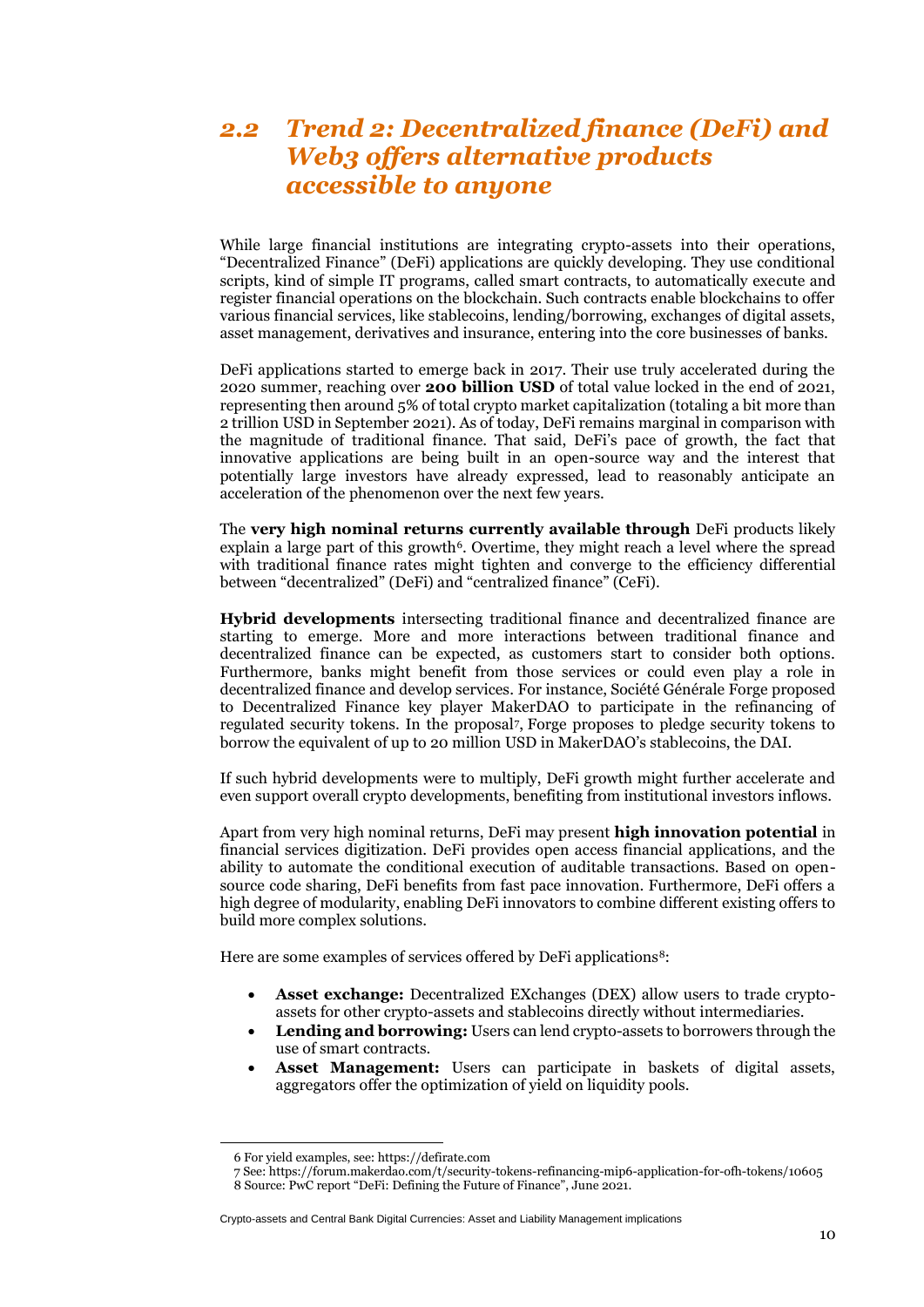- **Insurance:** Users can get insured against certain risks related to DeFi like smart contract failure or loss of deposits without going through an intermediary, on a peer-to-peer basis.
- **Derivatives and synthetic asset trading:** Users can trade tokens which value is derived from the performance of underlying assets, directly with each other through the use of blockchain networks.
- **Yield aggregators:** Users can compare different yields proposed by various competing DeFi apps and potentially optimize their crypto-assets placements.

### <span id="page-12-0"></span>*2.3 Trend 3: Crypto players are scaling up, gaining in size and market impact*

Most crypto companies, until a few years ago, were considered as start-ups. Some crypto pure players have been growing tremendously through both organic and external growth strategies.

Last year saw a very sharp increase of deals in the crypto industry. The total value of crypto M&A in 2021 has mirrored the rally in crypto prices, with an increase of 4,846%. The average deal size has also increased 3x from US\$52.7mil to US\$179.7mil, driven by some mega US\$1bil+ SPAC deals. The total value of crypto fundraising deals has increased by 645% in 2021 to \$34.3bn. The average fundraising amount has also increased by 143% to US \$26.3mil.<sup>9</sup>

For instance, Coinbase, a cryptocurrency exchange platform founded in 2012, went public in April 2021 and valued at USD 100 billion on their IPO. Coinbase provides services to individuals, institutions and family offices. The cryptocurrency company also offers a service that allows merchants to accept any cryptocurrency as payment from their customers.

In the French market, we can mention Sorare and Ledger.

- Sorare is a French unicorn that offers a fantasy soccer game, where the player can compose a team with soccer player cards using NFTs (more or less rare). It is therefore possible to buy, trade, play against other players of the platform and resell. Sorare uses a layer 2 of Ethereum called Starkware. In September 2021, Sorare raised 680 million dollars (led by Softbank) in Series B.
- Ledger is a French unicorn and one of the leaders in the market. The goal is to secure the holding and transactions in crypto-currencies for individual users by designing physical digital wallets (cold wallet: wallet not connected to the internet in the form of a USB key). Ledger also signed a contract with Engie in 2018. As part of this partnership, Ledger will provide Engie with secure boxes for their wind turbines, solar panels and hydroelectric facilities. Ledger raises \$380 million in Series C funding through 10T Holdings in June 2021.

## <span id="page-12-1"></span>*2.4 Trend 4: Regulatory environment clarification*

One of the main external challenges for blockchain players (whether pure players or traditional companies) lies in the uncertainty and immaturity of the regulatory framework.

<sup>9</sup> Source: PwC 2022 Global Cryptocurrency Mergers and Acquisition and Fundraising Report, published in February 2022.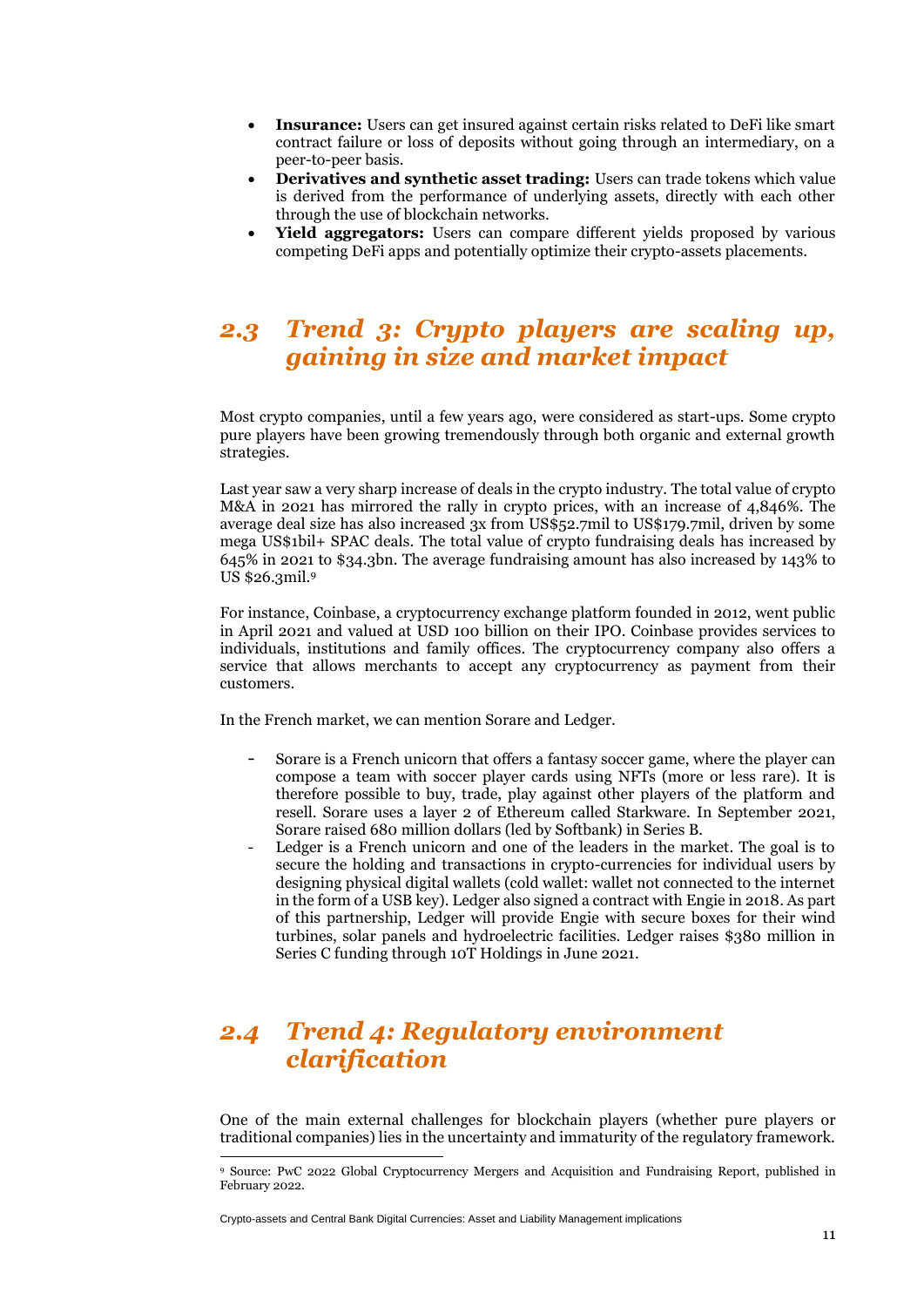This threat is followed in importance by human resource (ability to attract and, above all, retain talent) and financial issues (in particular, difficulties in opening bank accounts). The lack of regulatory framework or an immature framework that is ill-adapted to the reality of the new field of blockchain could hold companies back.

France, for instance, is quite advanced in that matter, with a fairly advanced tax, legal and accounting framework for blockchain and crypto assets, as well as clear Anti-Money Laundering and Counter Terrorist Financing (AML-CTF) regulations. The Pacte Law also introduced an Initial Coin Offerings (ICO) optional visa regime as well as the Digital Assets Services Provider (DASP) registration and optional licensing.

By contributing to the clarification of the crypto assets regulatory framework, these developments support the development of the crypto-asset industry. As of May 2022, 37 DASPs have completed the mandatory registration process with the Autorité des Marchés Financiers (AMF)10, with the latest on the list being the global crypto-exchange platform Binance.

At the European level, two different regulatory regimes are being built in this field:

- The Market in Crypto-Assets Regulation ("MiCA" or MiCAR), for crypto-assets not deemed as securities.
- The Pilot Regime Regulation, for market infrastructure dealing with security tokens.

A formal agreement was obtained as early as December 2021 for the Pilot Regime. Its adoption should be effective by the end of 2022/early 2023. MiCA was submitted to the European Parliament vote on March  $14<sup>th</sup>$  2022 and is currently under trilogue discussion for a potential adoption in 2023.

## <span id="page-13-0"></span>*2.5 Trend 5: The rise of stablecoins and the development of Central Bank Digital Currencies<sup>11</sup>*

Stablecoins and Central Bank Digital Currencies developments are a strong support for the growth of digital assets in general. They can namely provide price stability to crypto payment systems and can be used as settlement instruments for more volatile cryptoassets. Their integration into tokenized capital markets and global payment systems should further accelerate the adoption of crypto-assets by large corporates and financial institutions.

#### **Stablecoins**

Stablecoins are tokens using a stabilization mechanism, usually backed by fiat currency or an asset pool, as shown in the following figures. Experiments on algorithmic stabilization mechanisms are also being run but remain controversial in their ability to effectively ensure the asset stability.

<sup>10</sup> Source: Autorité des Marchés Financiers (AMF), site internet consulté le 10 mai 2022.

<sup>11</sup> Source: PwC CBDC Global Index and Stablecoin Overview, edition 2022, published in April 2022.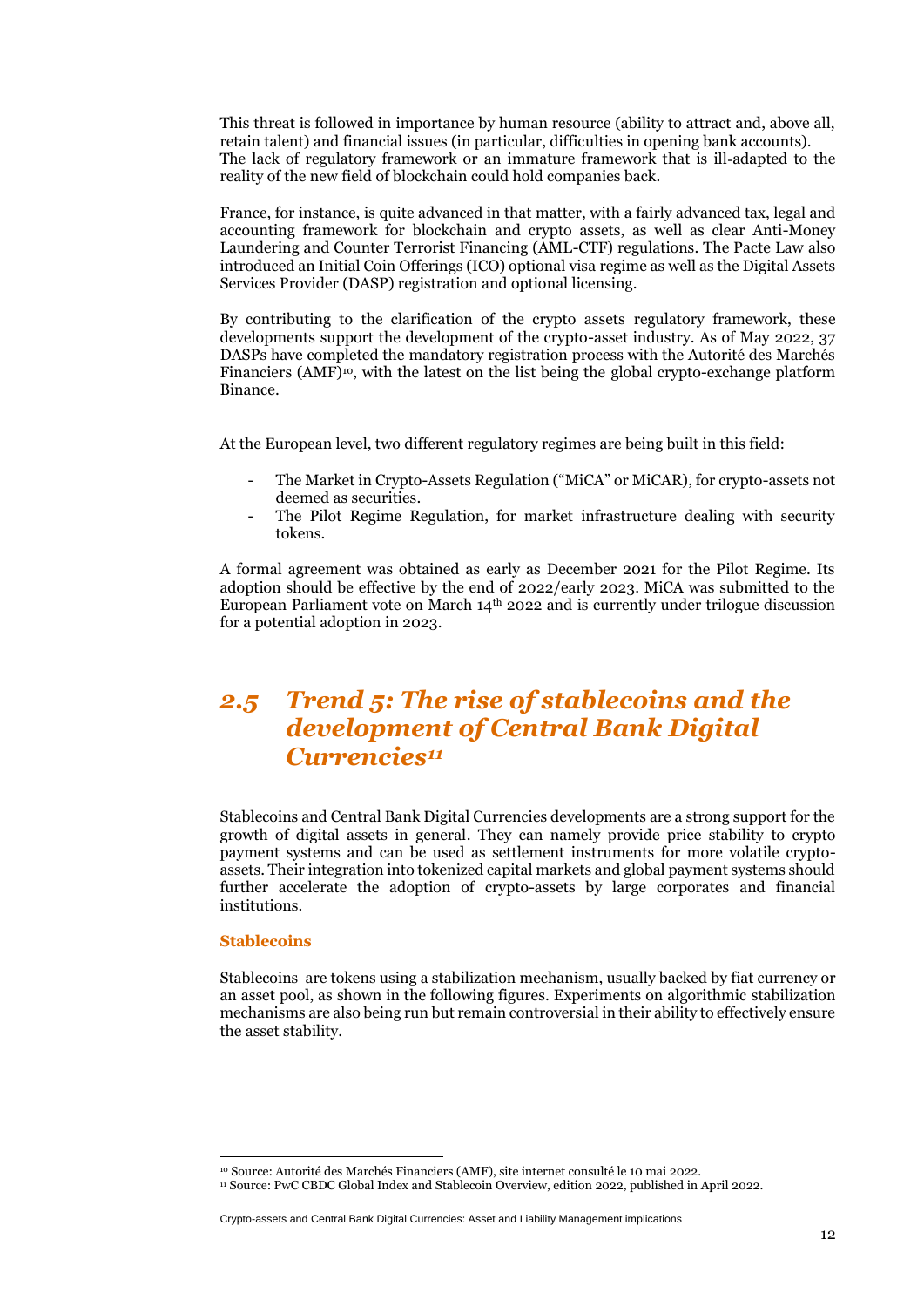| <b>Classification</b>  | <b>Pegged to</b>                                                                                                                                                                                                                                                                                     |
|------------------------|------------------------------------------------------------------------------------------------------------------------------------------------------------------------------------------------------------------------------------------------------------------------------------------------------|
| Fiat-<br>backed        | Fully backed by cash or liquid assets. Redeemable by the issuer at face value.<br>Reserves are normally maintained by regulated entities. May provide a higher level of<br>transparency, such as detailed attestation disclosures on reserve assets and clear<br>documentation of redemption rights. |
| Security-<br>backed    | Fully backed by non-cash equivalent assets (e.g. corporate bonds, commercial paper).<br>In some cases, some issuers may be able to defer redemption, offer in-kind redemption<br>or impose higher redemption fees.                                                                                   |
| Crypto-<br>backed      | Backed by other crypto-assets. Typically structured on a decentralized, non-custodial<br>basis and are considered part of Decentralized Finance (DeFi)                                                                                                                                               |
| Algorithmic-<br>backed | Algorithmic protocols which increase or decrease the supply of tokens according to<br>market conditions.                                                                                                                                                                                             |
| Other asset-<br>backed | For example, by commodities (such as gold) or non-fungible tokens (NFTs)                                                                                                                                                                                                                             |

#### **% of collateral**



#### Source: PwC CBDC Global Index and Stablecoin Overview, April 2022

Unlike other crypto-assets which show high volatility, they aim to be stable. They can be considered as a link between traditional finance and digital finance, with very clear use cases in the context of capital markets (ex: JP Morgan Coin).

In absence of tokenized CBDCs, stablecoins are the only stable mean of payment available on blockchains today.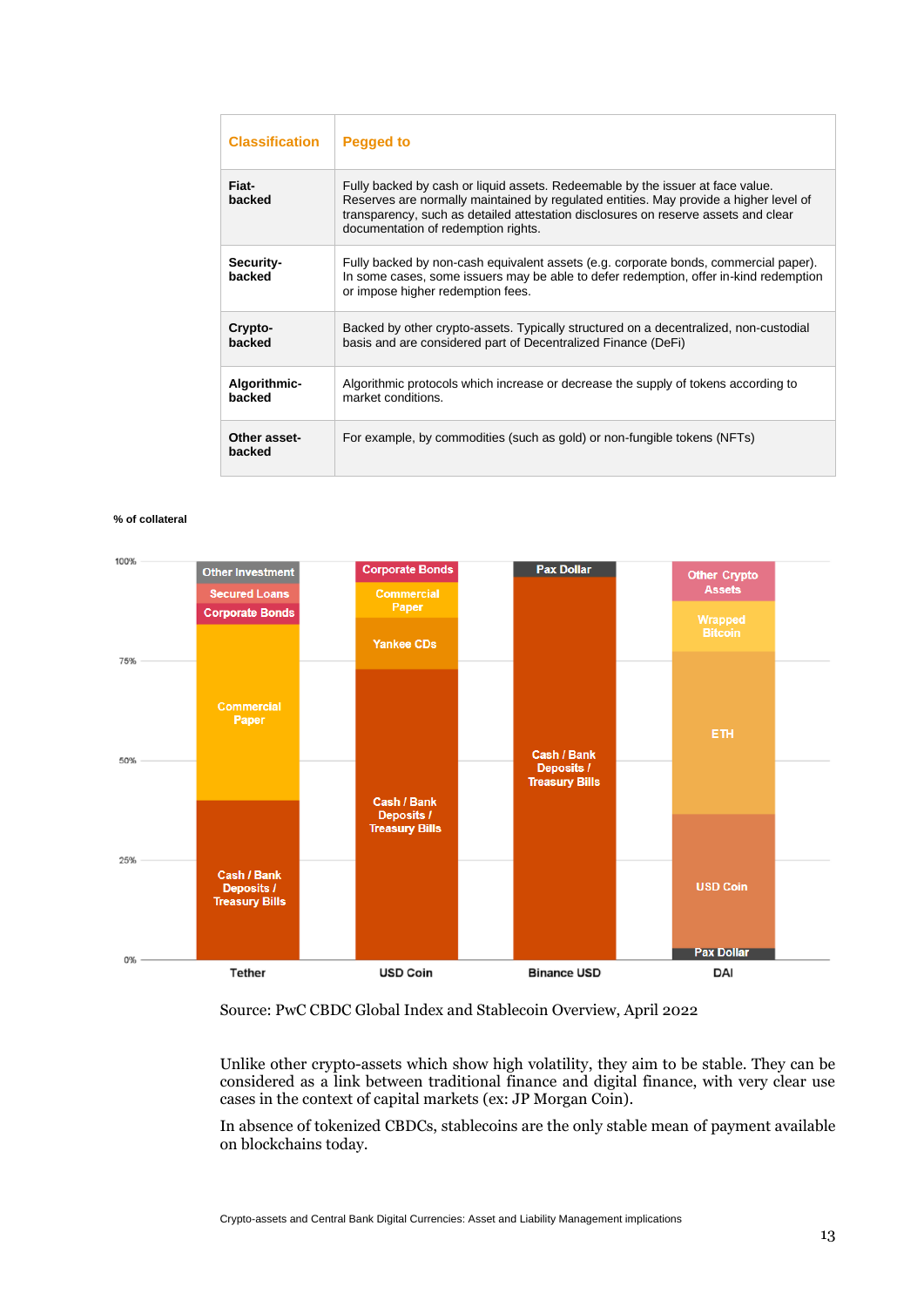This opens up a whole panacea of use cases within the **primary debt and equity capital markets, as well as the secondary markets**. Standardization of technology, regulatory approach and legal doctrine will be required.

Alongside use cases directly involved in capital markets, they can play an effective supporting role in **cross border payments**, settling 24/7. Adherence to the highest standards of coin hygiene and sanctions compliance remain paramount and should support further growth and adoption by financial institutions and corporations.

#### **Central Bank Digital Currencies**

More than 80% of the Central Banks in the world have been exploring CBDCs since 2014. Progress has been accelerating with some CBDC projects now entering into implementation phases.

Institutional involvement in CBDC continues to strengthen the ecosystem at large, with public stakeholders such as the Bank for International Settlements, the World Bank, the International Monetary Fund or the World Economic Forum, active on the topic.

As explained in [1.2 Central Bank Digital Currencies], Central Banks are working on two main CBDC operational designs:

- Retail applications, where CBDCs can be directly held by citizens and corporates as a form of digital cash.

- Interbank or wholesale applications, where CBDC use is restricted to financial institutions, namely for interbank transactions and financial settlement.

Retail CBDC projects appear to be more advanced in emerging economies with financial inclusion stated as an expected outcome.

Wholesale efforts are mostly conducted in more advanced economies, with more developed interbank systems and capital markets.

To name a few, legal digital tender is in use in The Bahamas and Nigeria with Jamaica and the Eastern Caribbean expected to follow soon. The People's Bank of China began its journey towards a digital yuan in 2014. The country is currently conducting large-scale public trials in selected cities and the e-CNY was one of only three payment methods accepted at the venue during the 2022 Winter Olympics. In February 2022, India's Finance Minister pledged to have a virtual version of the rupee later this year and the following month, the Philippines announced its own pilot implementation of a CBDC.

The Central Bank of Nigeria (CBN) launched e-Naira in October 2021. The digital currency is expected to support the country's target to raise levels of financial inclusion from 64% to 95%.

**In March 2022, the US Administration placed 'the highest urgency' on research and development efforts into the potential design and deployment of a US CBDC.** The Executive Order highlighted a number of CBDC benefits, including expanding access to financial services, lowering the cost of funds transfers and reinforcing US leadership in the global financial system. The Administration expects regulators to submit a joint research assessment on CBDC implications by September 2022.

While the ECB's Governing Council will make the final decision on whether a digital euro is needed, policymakers within the Commission and across Europe are already convinced. Germany and France last year urged the ECB to speed up the process amid fears that the eurozone could get left behind.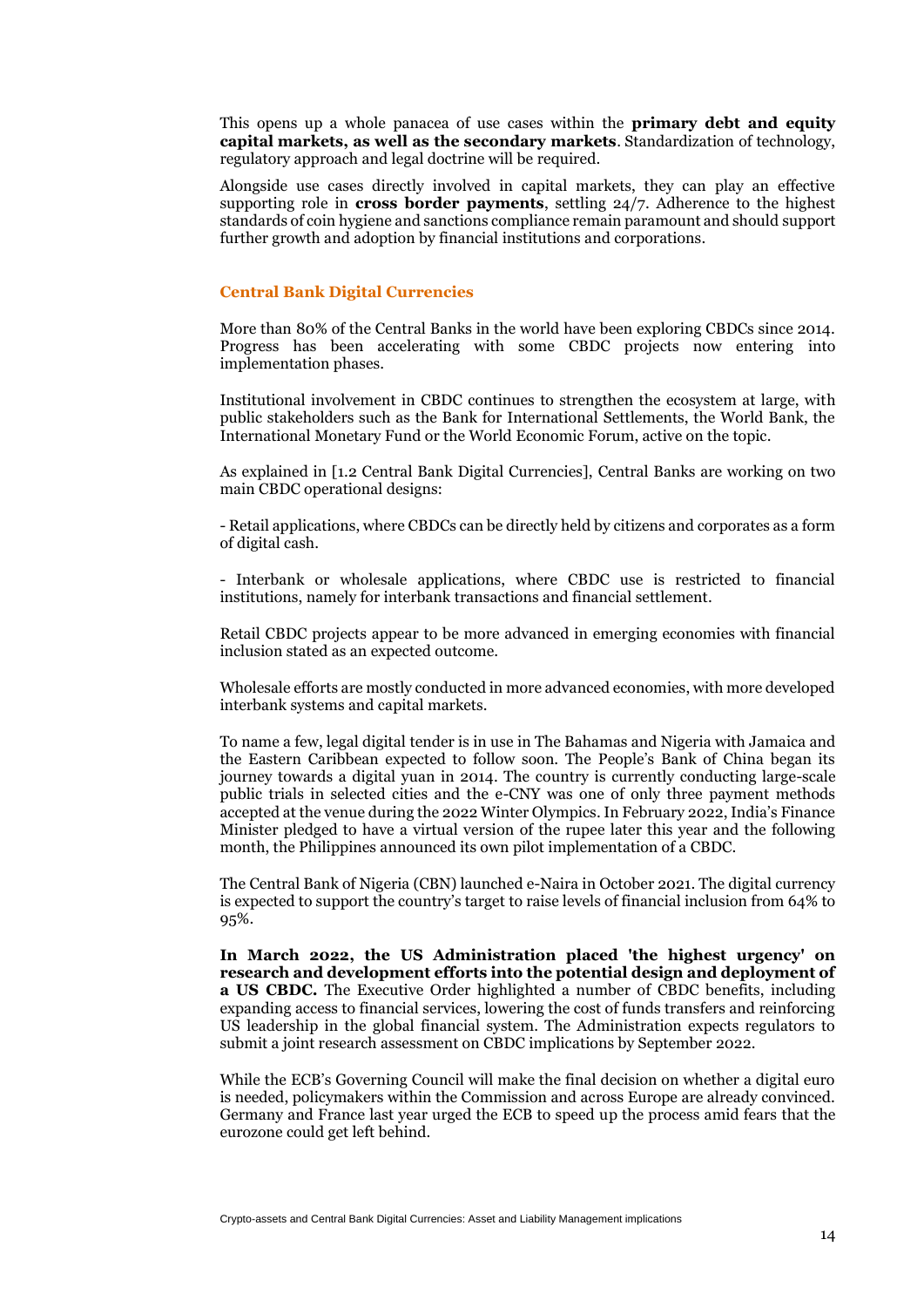Central banks have not yet decided whether the CBDC will be account based or token based<sup>12</sup>. However this technological choice is key to determine the usability of CBDC on blockchains.

## <span id="page-16-0"></span>*2.6 Environnemental, Social and Governance (ESG) impact is getting more and more attention by the crypto ecosystem*

Since the emergence of cryptography in the 1940s and the first Bitcoin transaction in 2009, the digital world, and especially blockchain, has constantly evolved, with its environmental impact becoming a growing concern over time. As the adoption of blockchain technology becomes more widespread, the issue of its energy and carbon consumption remains a crucial challenge, raising questions surrounding protocol design and carbon footprint measurement. <sup>13</sup>

#### **Protocol design: Proof-of-Work vs. Proof-of-Stake**

A blockchain like Bitcoin relies on a method of block verification called Proof-of-Work (PoW), which is designed to be energy intensive.<sup>14</sup>

In a Proof-of-Stake (PoS) protocol, the block producer, known as a staker, is selected based on the number of coins staked in the relevant blockchain cryptocurrency. Instead of mining, users can validate and make changes to the blockchain based on their existing stake in the cryptocurrency. Unlike PoW, PoS does not require powerful machines carrying out complex calculations to operate. This approach reduces the complexity of the decentralized verification process which can lead to significant savings in energy and operating costs.

Due to concerns about cost, energy intensity and scalability, emerging blockchain applications are increasingly relying on PoS and other less expensive, less energy-intensive verification methods. In response to energy concerns, Ethereum also reaffirmed their will to move their consensus mechanism from PoW to PoS.

<sup>12</sup> As highlighted by the St Louis Federal Reserve, tokenization involves a change in the design of transaction verification. Blockchains brought to digital assets the ability to incorporate a "token-based" transactions verification system. At the opposite, an "account-based" verification system requires the intermediation of an account-keeper, trusted to keep the registry of assets ownership.

In a token-based system, with physical or digital coins, the recipient may ask: "is the money I am being paid with real or fake?"; the recipient doesn't have to know anything about the payer, he has to verify the payment object itself. Cash and many digital currencies are token-based.

In an account-based system, the recipient may ask: "is the payer the true owner of the money he is giving me?"; the recipient must verify the identity of the payer (a priori the account holder). Bank accounts and most forms of commercial bank money are account-based.

<sup>13</sup> Source: PwC, "Blockchain and crypto: how business is finally reaping the rewards", published in April 2022

<sup>14</sup> In a PoW protocol, the block producer, known as a "miner", is selected according to their ability to solve computational problems. Put simply, miners have to find a number of a fixed length with several characteristics. To do this, they run a protocol that generates random numbers. The more computational capacity a miner has, the faster they can generate numbers, increasing their chance of validating the block and winning the bounty. To increase their computational capacity, miners are now widely using ASIC (application-specific integrated circuit) computers that are specifically designed to win PoW mining as frequently as possible. These machines can rarely be used for other purposes and must be replaced quickly as new ASICs are created and released on the market. As more miners join the network in the hopes of profiting from the sharp year-on-year rise in cryptocurrency prices, PoW is becoming more difficult.

By design, the difficulty of PoW mining increases every four years and there is a strict cap on the total number of cryptocurrencies that can be mined, further intensifying competition between miners. These factors mean that miners need increasingly powerful and energy-intensive computers and data centres to compete.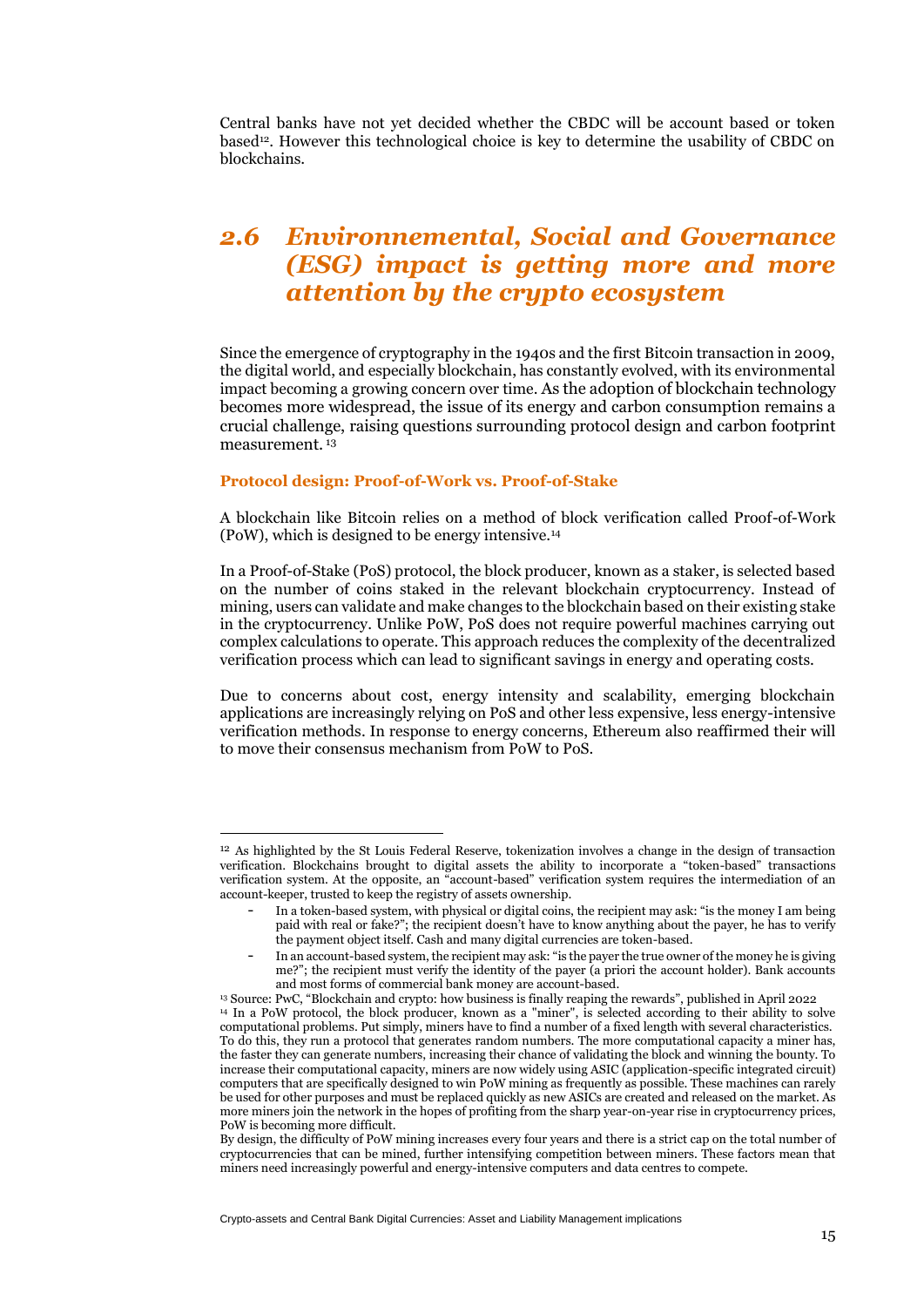#### **Environmental footprint measurement**

The life cycle assessment (LCA) approach can be a useful tool for measuring the environmental footprint of a blockchain, and PwC has already implemented this approach for blockchains. It can be used to analyze a blockchain's environmental impacts in relation to its main transaction function, and to answer questions such as:

- What environmental impacts can blockchain have?
- Which main life cycle stages and sub-stages have the most significant impacts?
- What are the main factors influencing these impacts?

This approach takes the blockchain's entire life cycle into account, as well as all the elements required to run the protocol, including use of the Internet. Equipment considered in the model is analyzed throughout its life cycle from the acquisition of raw materials to its end of life.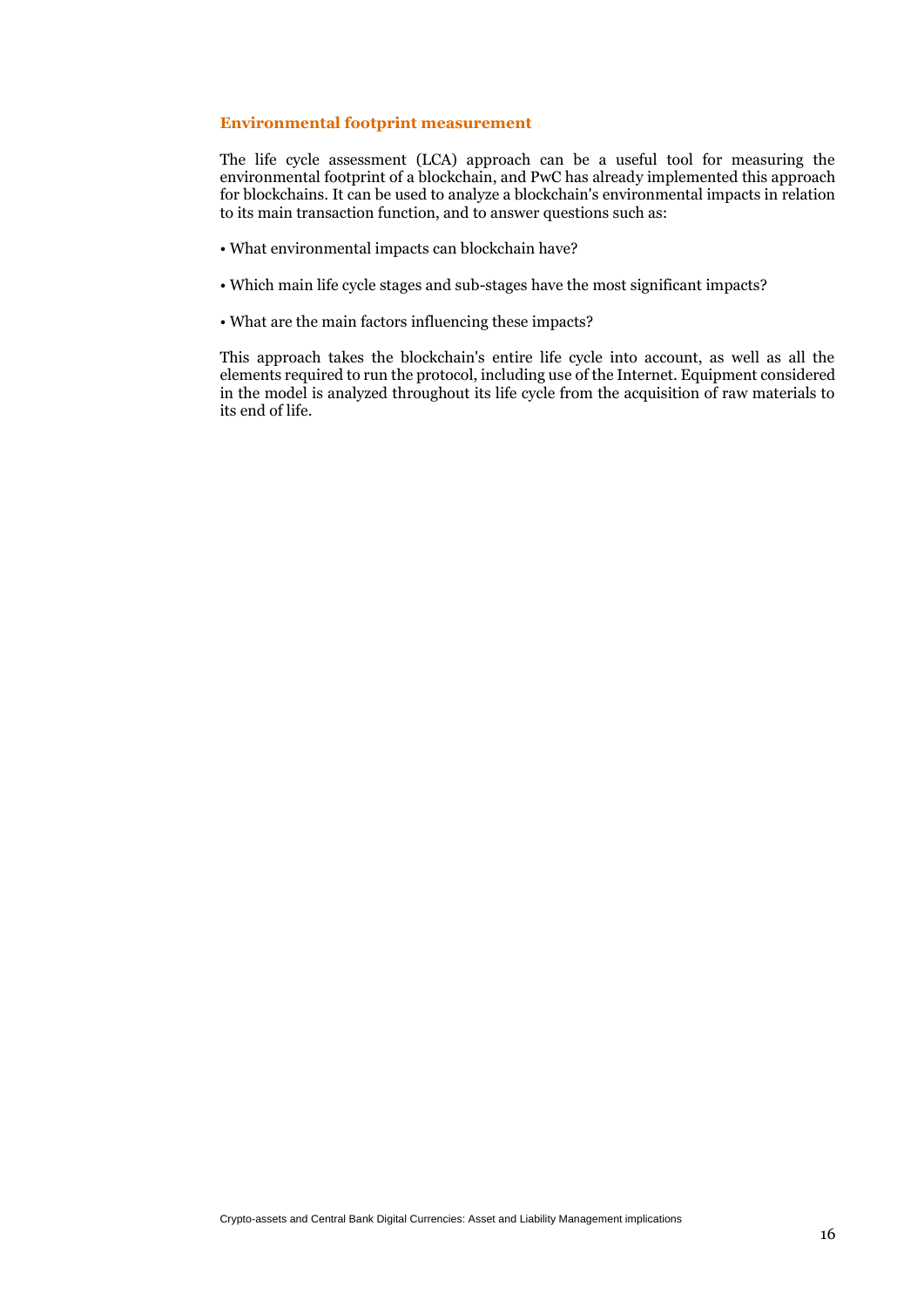## <span id="page-18-0"></span>*Section II | AFGAP's analysis of potential impacts on Asset and Liabilities Management (ALM)*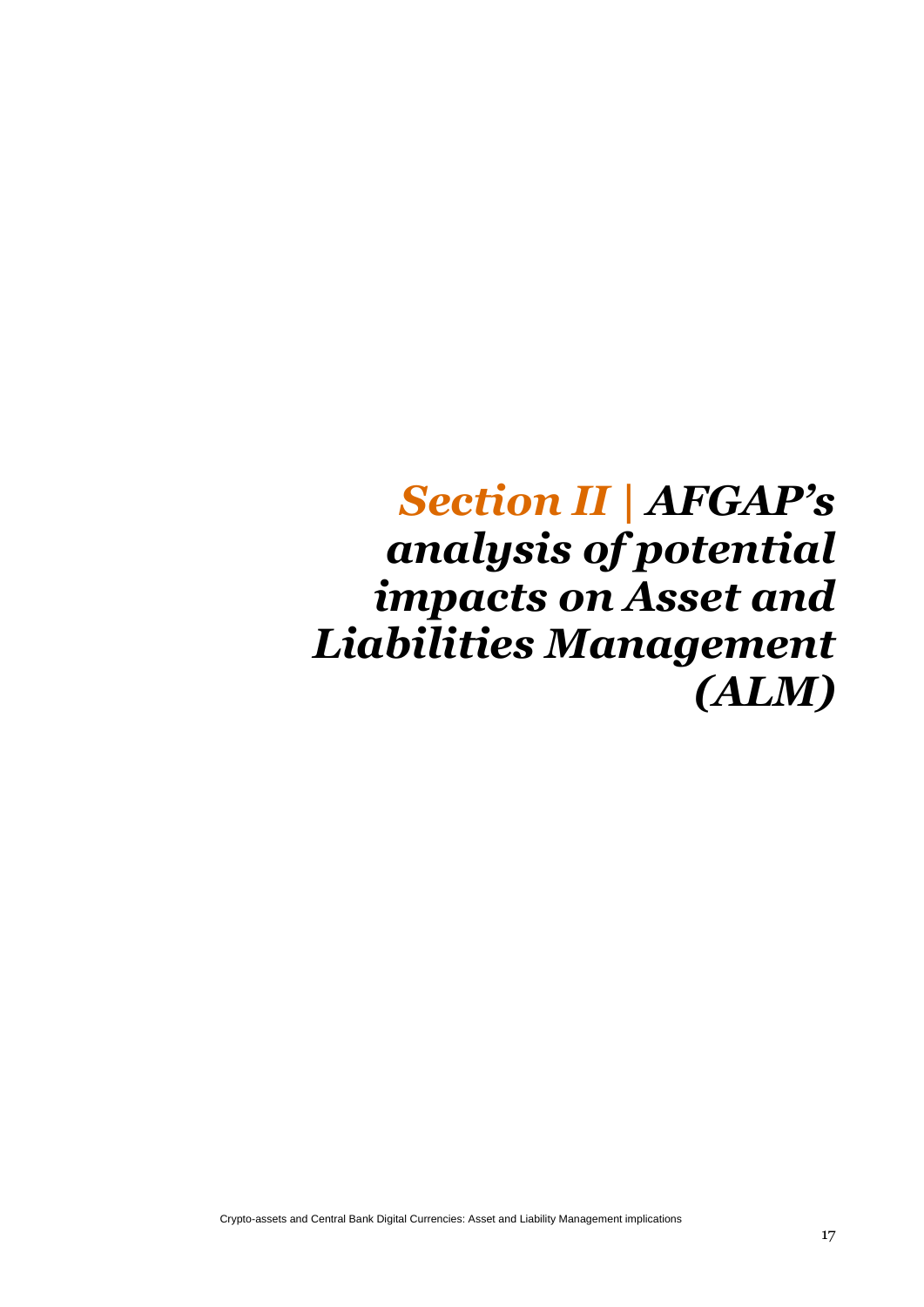The current section essentially presents implications on the functioning of banks in terms of ALM and lists several stakes for the banking system raised by AFGAP. Of course, any potentially evolving situation like this will also create new opportunities that commercial banks would identify and seize in due time.

This section presents:

- The impacts identified on banks' balance sheet, particularly in terms of deposits and their potential substitutions by other liabilities, including with specific refinancing operations that could be adopted by Central Banks;
- Potential impacts on the modeling in terms of liquidity and interest rate:
- The increase in the role of Central Banks for their monetary and regulatory roles.

# <span id="page-19-0"></span>*1. Implication on banks' balance sheet and activity*

### <span id="page-19-1"></span>*1.1 Potential banks deposit substitution*

#### **CBDCs potential impacts**

CBDCs offer specifically one of the lowest risks and could consequently attract significant amounts of cash, depending on their technicalities. Beyond the transfer from bank deposits to CBDCs in normal circumstances, there could be potentially more significant transfers in stress situations depending on the perception of relative safety and, to a lower extent, the difference in yield. Preliminary estimates of such transfer lead to a limited though material portion of banks deposit that may migrate to CBDCs. The extent of these shifts will need to be carefully considered when finalizing the design of the CBDC.

As an illustration, with the introduction of a cap on deposits in CBDC and the level of their remuneration, Central Banks could introduce two levers that could limit the shift of deposits and control the impact on the banking system.

Many Central Banks work actively on their own CBDC projects, but they are still far away from making their choice on the technology to be used, on the measures to limit the impact on financial stability, cyber and litigation risks. To accompany CBDC development, Central Banks will have to apply stringent limitations to their use to guarantee financial stability.

#### **Stablecoins potential impacts**

A portion of deposits could also transfer to Stable Coins that are made available by private issuers. Any emerging trend will need to be identified and monitored. Currently, Stable Coins issuers are mostly tech companies that are very agile, quickly respond to the needs of the digital economy and are equipped to address cyber risk and without having to factor in financial stability considerations. However, banks could also envisage issuing their own Stable Coins and contribute to their mass adoption.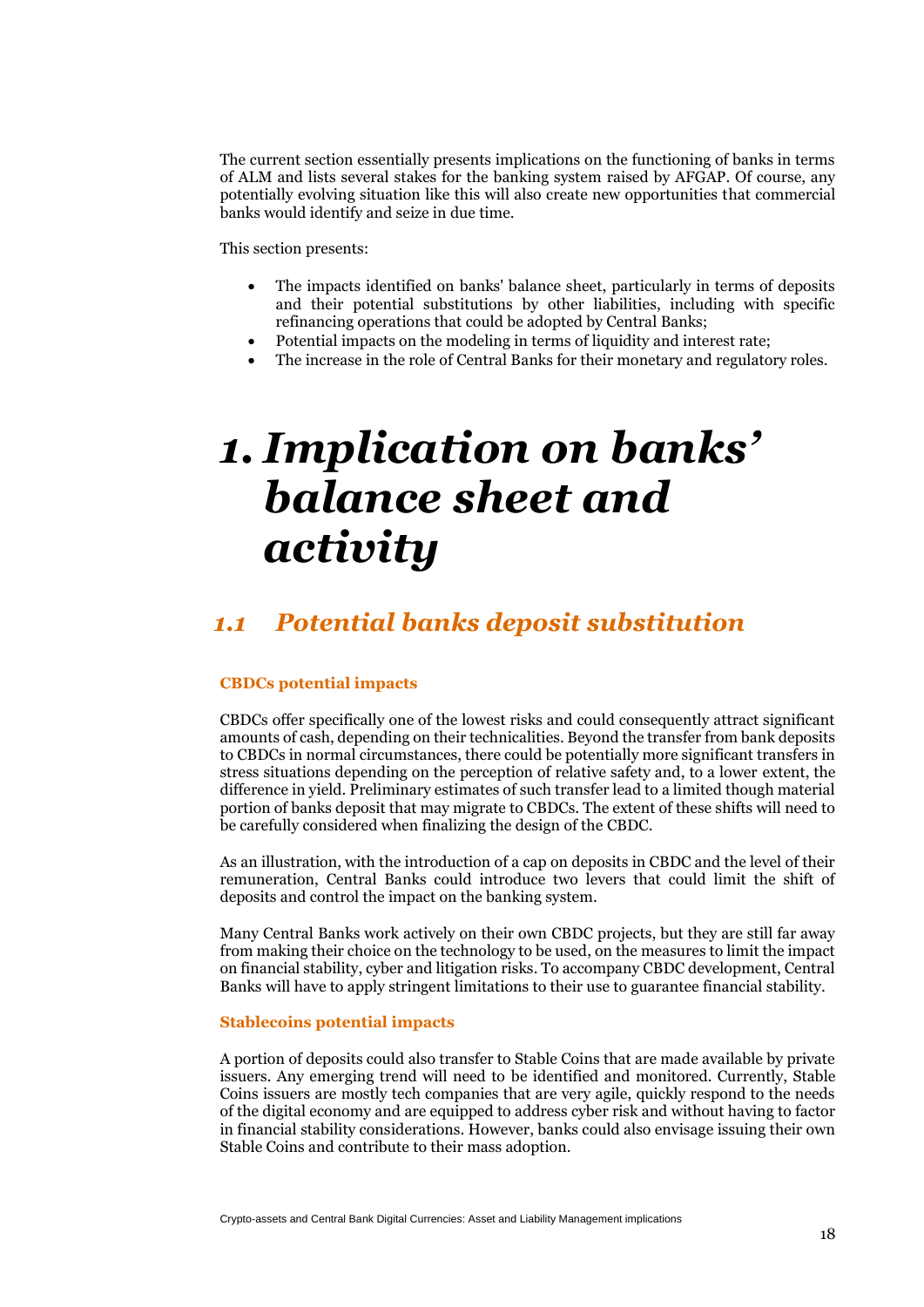Central Banks have not yet decided whether the CBDC will be account based or token based. If they choose not to issue a token based CBDC, stablecoins will gain even more importance as they will be the only stable mean of payment on blockchains.

Transfers made towards Stable Coins would result in lower bank deposits, though part or all of those proceeds may be re-intermediated if deposited back in banks. The impact could even be neutral to the bank balance sheet, if bank deposits are eligible as Stable Coin's collateral. In that case, when a customer of the bank purchases Stable Coins, the account balance of the customer will drop, but the collateral manager will deposit the same amount of money again in the balance sheet of the bank.

Banks might have to become stablecoin issuers to become part of the blockchain economy.

## <span id="page-20-0"></span>*1.2 Consequent impact 1: reciprocal impact on banks' financing capacity*

To provide loans to the economy, banks need funding sources that are deemed stable. The stability is assessed through internal metrics and regulatory metrics.

The 1-month Liquidity Coverage Ratio (*LCR*) and the 1-year Net Stable Funding Ratio (*NSFR*) are standardized regulatory metrics designed by the Basel Committee on Banking Supervision (*BCBS*) and that have been factored in European regulatory framework through the Capital Requirement Regulation (*CRR*). Stability factors are allocated to deposit in the calculation of these metrics. For instance, retail deposits are deemed one of the most stable funding sources with a regulatory stability factor around 90% of initial balances.

Hence, the potential loss of retail deposits as stable funding sources by the commercial banking system could lead to a direct loss of their loan financing capacity for almost a oneto-one ratio.

Second round effects should also be factored in the analysis. Indeed, the retail deposits that would be remaining in the balance sheet would probably be considered less stable as banks would have to consider the possibility of customers shifting their bank deposits to cryptoassets they would deem similar. The lower stability of remaining retail deposits would also be detrimental to bank loan financing capacity.

As an illustration, a 10% removal of retail deposits would reduce loan financing capacity by - 9% (i.e., 90% ∙ 10%) of retail deposits; The 90% remaining retail deposits may have to be considered as less stable (say from 90% to 85%) further impacting the loan financing capacity by - 4.5% (i.e.  $(100\% - 10\%) - 5\%$ ). Hence, the total impact is the sum of first round and second round effects is a loss of loan financing capacity of - 15% of retail deposits.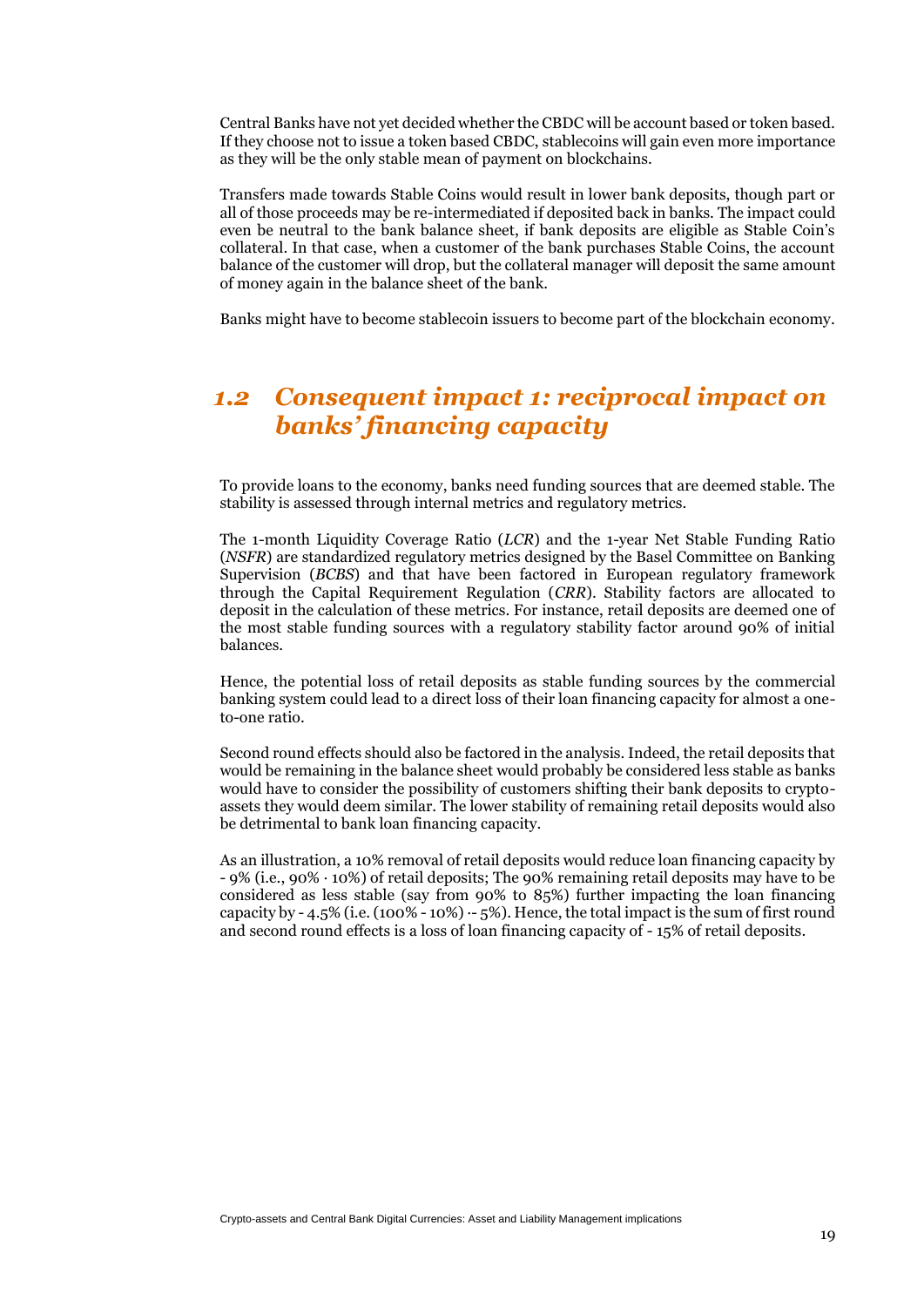This is illustrated below with the LCR requirement, with D for retail deposits, L for loans and H for High Quality Liquid Asset (HQLA):

| Table 1. Example on the impact of deposit loss and reduced financing capacity on LCR |  |  |  |
|--------------------------------------------------------------------------------------|--|--|--|
|                                                                                      |  |  |  |

| <b>Initial State</b> |                             |          | <b>First Round Effect</b> |   |        |         | <b>Second</b><br><b>Effect</b> |             | <b>Round</b> |        |              | <b>Changes</b> |             |   |                  |
|----------------------|-----------------------------|----------|---------------------------|---|--------|---------|--------------------------------|-------------|--------------|--------|--------------|----------------|-------------|---|------------------|
|                      | Assets                      |          | Liabilities               |   | Assets |         |                                | Liabilities |              |        | Assets       |                | Liabilities |   |                  |
|                      | L<br>H                      | 90<br>10 | 100                       | D | L<br>H | 81<br>9 | 90                             | D           |              | L<br>H | 76.5<br>13.5 | 90             | D           | L | $-15%$<br>$-10%$ |
|                      | <i><b>Source: AFGAP</b></i> |          |                           |   |        |         |                                |             |              |        |              |                |             |   |                  |

This analysis does not consider the detrimental feedback loop that lower loans could lead to lower deposits (i.e., the 90 would be reduced as a by-product of providing lower loans to the economy).

In Europe where the financing of the economy is intermediated by banks for 75% (vs. 25% in the US), the lower bank financing capacity would have detrimental impact on the economy, more than in other jurisdictions whereby market intermediated financing is more developed.

Globally, for the loan financing capacity to be unchanged, the maturity transformation would have to be partially shifted from banks to non-banks, the latter not being subject to regulatory requirements applicable to banks. However, after having implemented regulatory reform to limit maturity transformation in the banking industry after the 2008 Global Financial Crisis (GFC), it would appear odd to displace some maturity transformation out of the regulated banking industry.

### <span id="page-21-0"></span>*1.3 Consequent impact 2: impact on ALM modeling*

If Commercial Bank's deposits were to shift to CBDC, banks might also lose the knowledge of their customers derived from attached transactions and flows. Indeed, banks would have access to less information regarding the client behavior in normal and stress situations. This would lead banks to be more cautious and could in turn affect client credit ratings and loan pricing.

This would also probably affect the modeling of cash accounts: with a shortening of the modeled liabilities, as a portion of the most stable transactional accounts would be transferred to CBDC and the remaining would be deemed less stable. Thus, both volumes and terms of financing capacity would be reduced.

It is also possible that these effects would be more significant for less wealthy customers as a higher portion of or all their deposits would be in the form of CBDC or stablecoins, depriving banks of their knowledge, leading to higher perceived risk and higher risk premium charged in loans' interest rates. Somehow, the inclusion objective of the CBDC could lead to higher bank loans' interests for more fragile customers.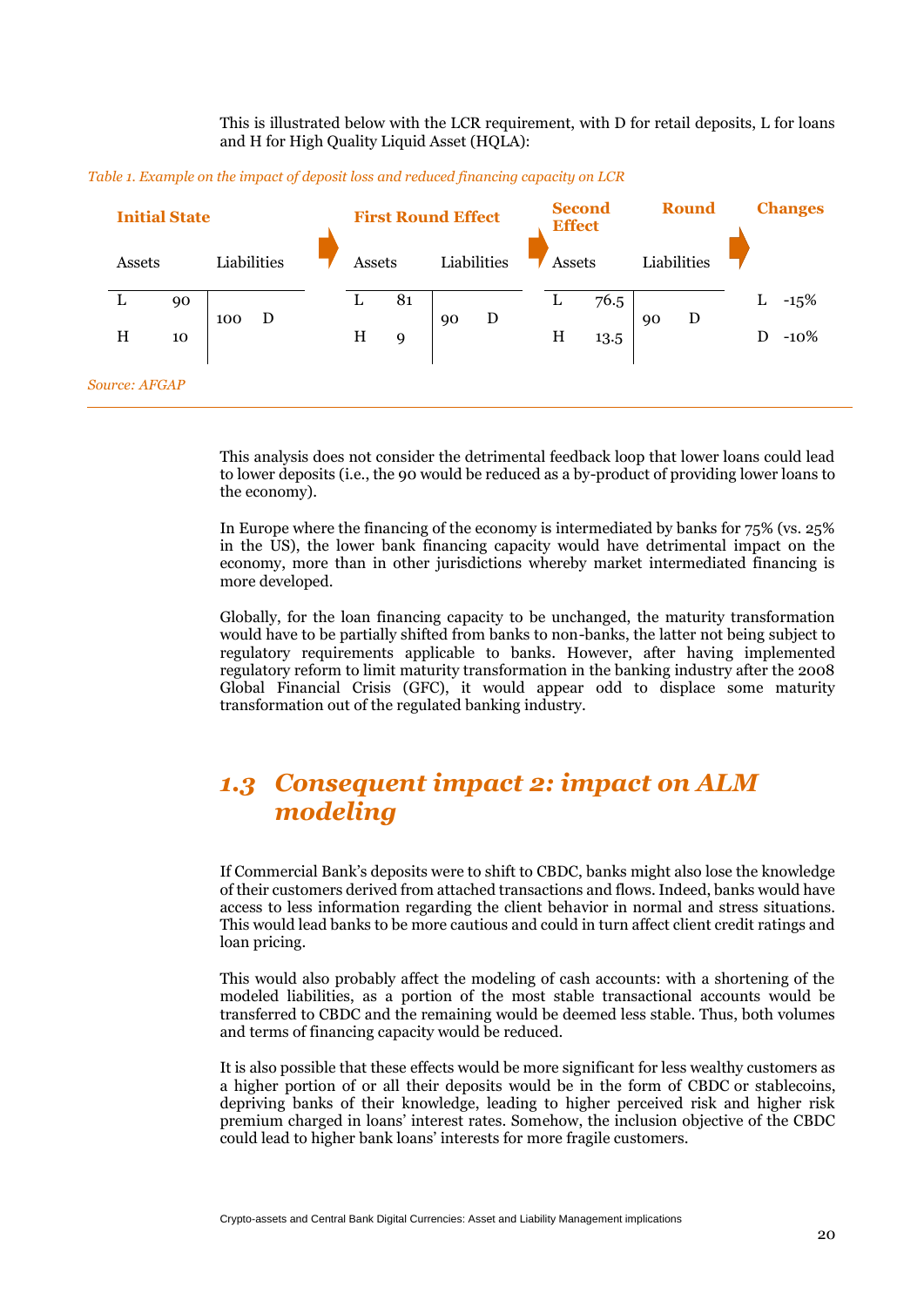It is to be noted that in the scenario where the chosen infrastructure would use commercial banks (see section I part 1) as bookkeepers of the CDBC, these effects would be partially mitigated as the knowledge would not be lost… but the CBDC-intermediated deposits could still not be used to grant loans and the non-CBDC-intermediated deposits would be deemed less stable. The prudential treatment (e.g., leverage ratio, contribution to deposit guarantee schemes) of CBDC-intermediated deposits would need to be considered as they would still affect the size of their balance sheet without value for them.

Both CBDC infrastructure solutions would weigh on the financing capacity in terms of volumes and costs through both the increase in funding costs and the increase in credit risk margins.

## <span id="page-22-0"></span>*1.4 Potential banks' mitigation action 1: increase in deposit remuneration offset by higher loan rates*

As described previously, the nature and magnitude of the impacts of deposit shift or additional financing costs for commercial banks are very sensitive to the design of CBDC or stablecoins.

To mitigate the loss of deposits, the relative attractiveness of deposit accounts may be enhanced through increase in their remuneration rate.

If banks were to increase the remuneration rate of deposits, this increase would have to be offset by an increase in loan rates granted to their clients. Banks are intermediaries, and if their funding sources are made more expensive, the funded loans would mechanically become more expensive as well.

In the case part of the currently non-remunerated deposits were to become remunerated, there would be a decrease in the base of the deposits that could be rate-wise modeled and replaced in the medium to long term, leading to reduce the banks margin generated on deposits… which would also have to be offset with higher loans rates.

In addition, the shift from non-remunerated to remunerated deposits would also reduce the natural compensation between non-remunerated (i.e. fixed) demand deposits and fixed rate mortgage loans (that represent more than 90% of mortgages in France for instance).

## <span id="page-22-1"></span>*1.5 Potential banks' mitigation action 2: searching for funding from the market and more dependance on long term financing from Central Banks*

Given the annual average amount of issuance by European Banks and current individual footprint of several banks, it does not seem conceivable that banks can substitute the deposits loss by medium- and long-term funding in the financial market. In addition, such extra market medium/long term funding, if available, would come at a higher cost of liquidity that would affect not only the incremental amount but the whole amount of market medium/long term funding. This increase in costs would have to be passed through higher rates for loans (Fund Transfer Price mechanism).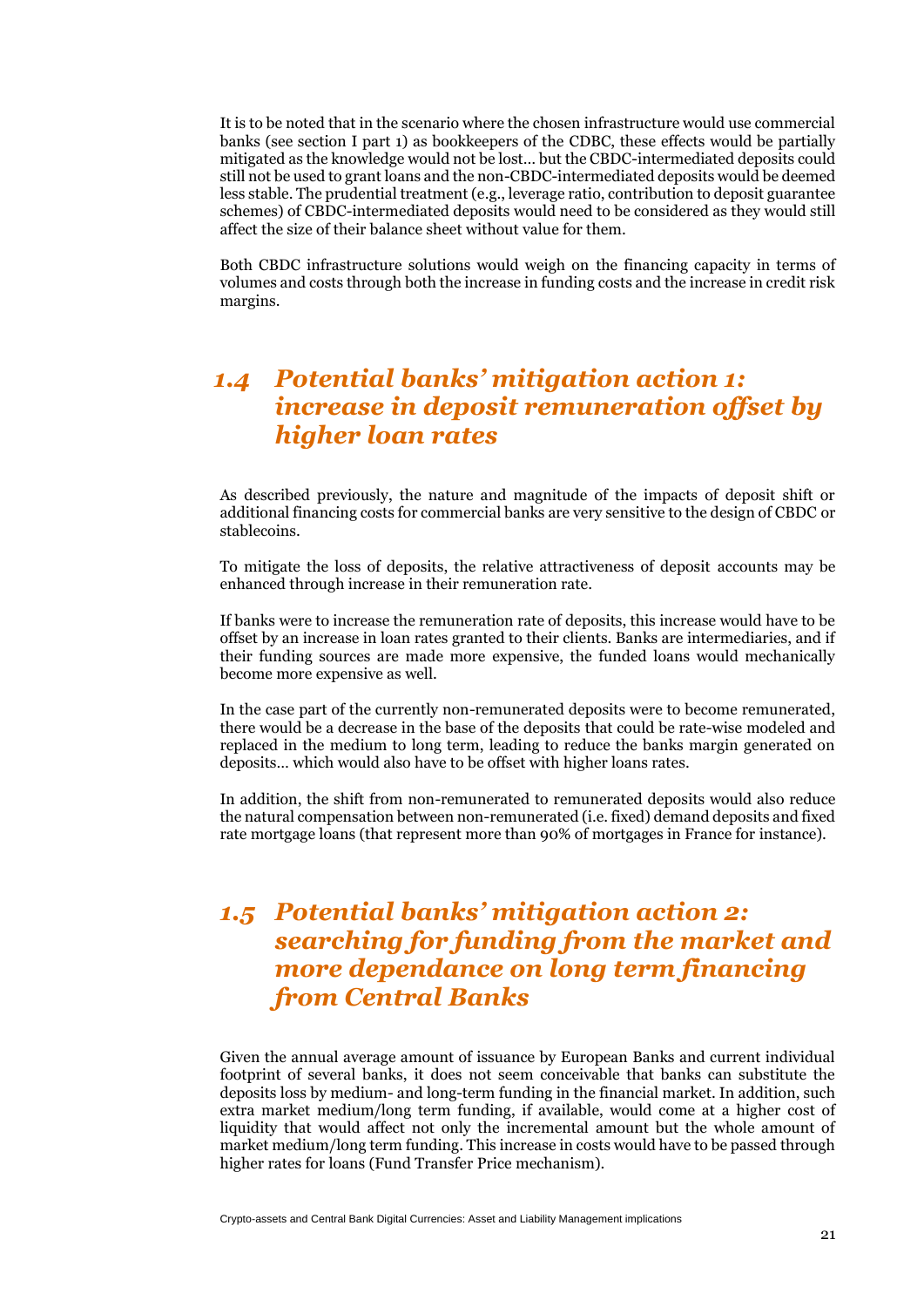Consequently, either banks receive alternative funding by the European Central Bank (ECB), or they will have to deleverage some activities, which would significantly affect the financing activities. For this reason, it may become necessary for the ECB to design some kind of perpetual Targeted Long Term Refinancing Operations (TLTRO), which will also raise issues developed below (e.g., availability of and dependence to ECB-elected collateral and prices for its funding).

# <span id="page-23-0"></span>*2.Increased Roles of Central Banks*

## <span id="page-23-1"></span>*2.1 Central Banks to compensate the funding gap*

Since bank deposits represent a key source of financing the economy, the introduction of a CBDC and the consequent substitution of a portion of bank deposits could have a significant impact on the financial system and requires Central Banks to assess systemic risks and to provide financing solutions to the banking sector. These solutions could be similar in their operation to Targeted Long Term Refinancing Operations (TLTRO) and should be defined for two aspects: the cost and the associated eligible collateral.

To ensure the proper functioning of this financing tool and to compensate for the lower financing capacity, Central Banks may have to enlarge the eligibility criteria of the current TLTROs<sup>15</sup>, for example: the discount applied on the eligible assets, the credit quality of the assets, the assets maturity, the minimum outstanding amount, the eligibility for additional asset classes not allowed currently, or to simplify the terms on asset encumbrance across Euro-zone countries. These criteria could also be stable over the duration of the TLTROs and not be subject to pro-cyclical changes (e.g. hardening of the criteria adopted in adverse economic situations). To avoid having to mobilize HQLA assets, which would adversely affect banks' LCR and therefore their financing capacity, eligible assets could extend well beyond these assets.

The future Central Bank financing system will have to consider the effects induced by an increased portion of asset encumbered, so as to prevent the banks from being perceived as riskier and leading to increased financing costs.

As Central Bank refinancing is intended to offset the crowding-out effect on the most stable and cheapest deposits from banks, their costs will need to be low and, in any case, significantly below market funding costs.

The terms of these refinancing will also have to be significantly longer than the current TLTROs to ensure the refinancing of medium / long-term credits both from the point of view of volumes and prices (i.e., the financing cost should be fixed on the basis of a homogeneous maturity with the originated credits).

Crypto-assets and Central Bank Digital Currencies: Asset and Liability Management implications

<sup>15</sup> https://www.banque-france.fr/politique-monetaire/cadre-operationnel-de-la-politiquemonetaire/les-mesures-non-conventionnelles/tltro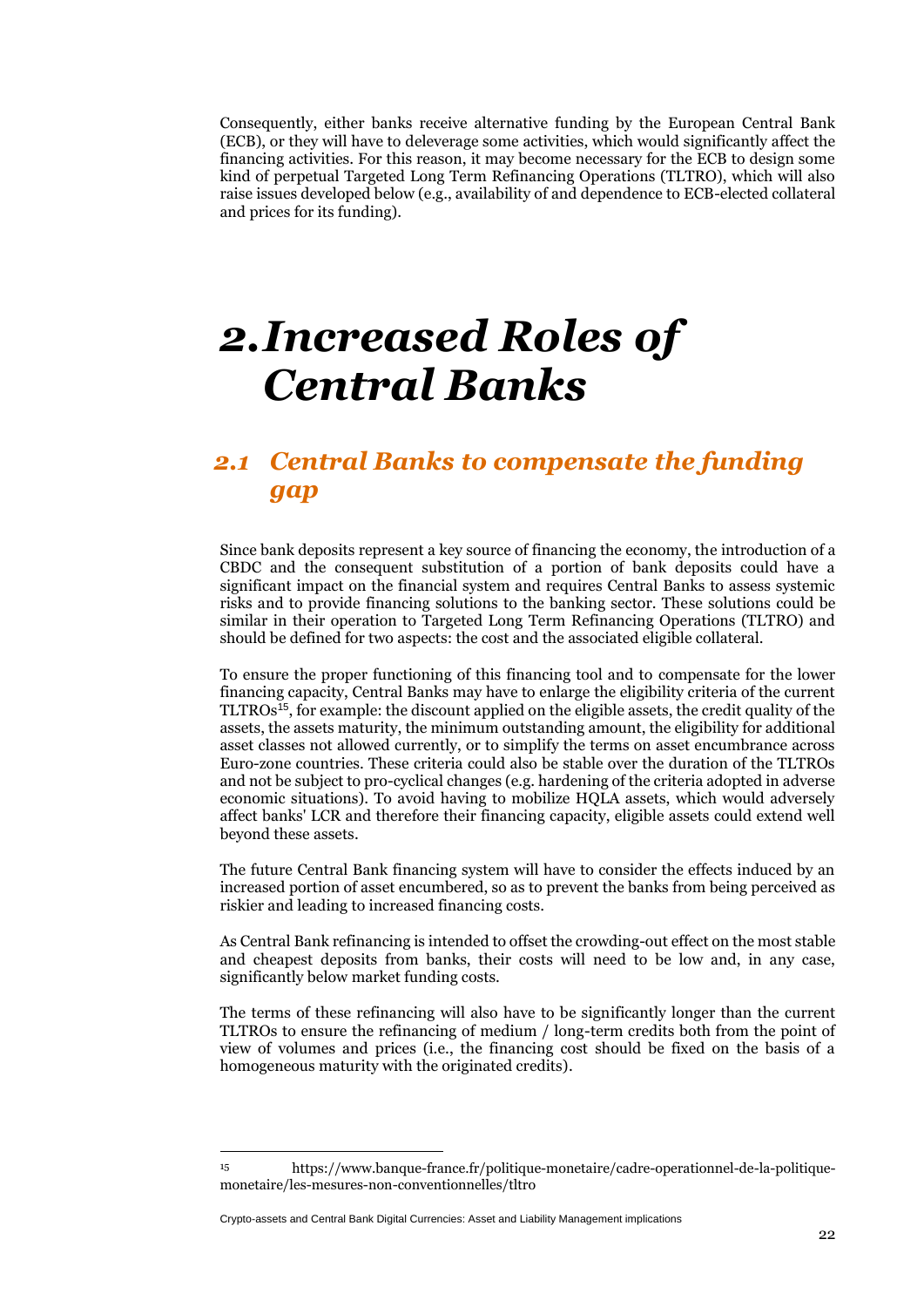## <span id="page-24-0"></span>*2.2 Central Banks to extend their supervisory roles*

AFGAP believes that Central banks should extend their regulatory and supervisory frameworks to monitor and facilitate the new stablecoins and CBDC system in constant evolution. This applies notably to liquidity requirements to frame the transformation role of those actors as well as to capital requirements for risks they bear for themselves, for their customers and for the systems.

It seems crucial that the regulators act in a coordinated way and put in place homogeneous rules to the traditional and decentralized financial system.

The European MiCA (Markets in Crypto Assets) regulation is an attempt to regulate crypto asset service providers, but it regulates only entities based in Europe or offers marketed in Europe. However, attention should be paid to international development as non-European CBDC, stablecoins, or crypto-assets may be made available to European customers and the materialization of the risks attached to those would affect the European economy. An international coordination of regulations is needed to make sure that global offers can be efficiently regulated.

As described in the first section of this document, stablecoins is a very heterogeneous asset class. Depending on the structure, there is no contractual right for the owner that stablecoins can be redeemed in fiat currency. Given the increasing risks coming from stablecoins, there should be a common interest to protect holders of stablecoins and financial markets from adverse effects.

Recently Stablecoins are more and more included in the regulatory framework, as observed in the United States:

Federal Reserve Chair Powell said on 15th of July: "(…) *my point with stablecoins is they're like money funds, they're like bank deposits, and they're growing incredibly fast but without appropriate regulation… And if we're going to have something that looks just like a money-market fund or bank deposit ... we really ought to have appropriate regulation and today we don't."*

Given this diversity of possible approaches and their potential consequences in terms of financial stability, even on the business model of banks, it appears that a regulation and a classification are needed to qualify the stabilization mechanisms and the soundness of the governance.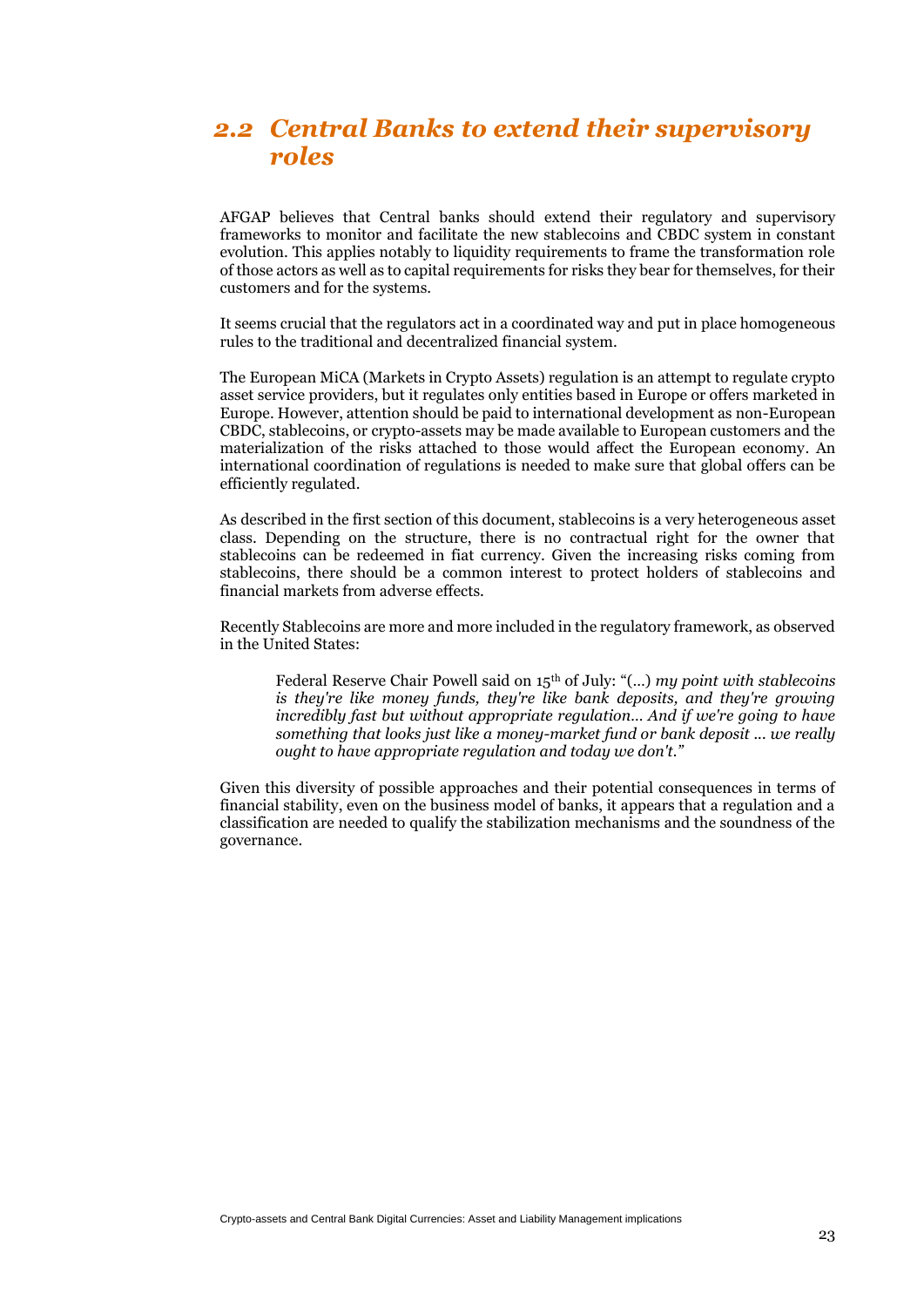# <span id="page-25-0"></span>*3.Main Take-Aways*



The introduction of CBDC and stablecoins will happen in a near horizon and could results in profound evolution for bank's balance sheets, financing capacity and ALM, leading to new risks and opportunities.

A flight of bank deposits to CBDC or stablecoins is to be anticipated and preliminary estimates lead to potential limited though material reduction in bank's deposits. Nevertheless, the extent of the transfer would depend on the characteristic and limitations applied to CBDC or stablecoins.

On a medium term, the shift from banks deposit could lead to a reduction of bank loan financing capacity, noticing that European banks play an essential role in providing loans to the economy (i.e., 75% of loans are provided by banks in Europe).

To limit this loss in their financing capacity banks could be incited to increase deposit rates which would in turn lead to higher loan rates as higher funding costs would be factored in loans' rates. Banks could also become more dependents to market long term financing which could lead to higher funding costs too.

The new role of Central banks is crucial to control and limit the impacts on banks and the financial system and allow innovation development.

For their monetary role, they may have to design term funding instrument, such as Target Long Term Refinancing Operations (TLTRO) to offset the funding gap open by the introduction of CBDC:

- Eligibility criteria would have to be extended compared to currently applicable ones;
- Funding costs should be as low as market conditions allow;
- Conditions should be stable over time to be manageable.

For their supervisory role, regulation should be homogeneous to banks and and crypto assets, notably stablecoins, in order to monitor and facilitate the evolution of the global banking and non-banking system.

Moreover, Regulators have to find a way to regulate efficiently decentralized organizations and not only legal entities or intermediaries, eventually by imposing rules on the developers of the protocols or licenses which are the condition to issue DeFi applications.

At the same time this is a challenge and an opportunity for the banking system, as their will have the possibility to develop new payment services and facilities:

• Insurance of stablecoins offering control on the collateral, ideally under the form of bank deposits.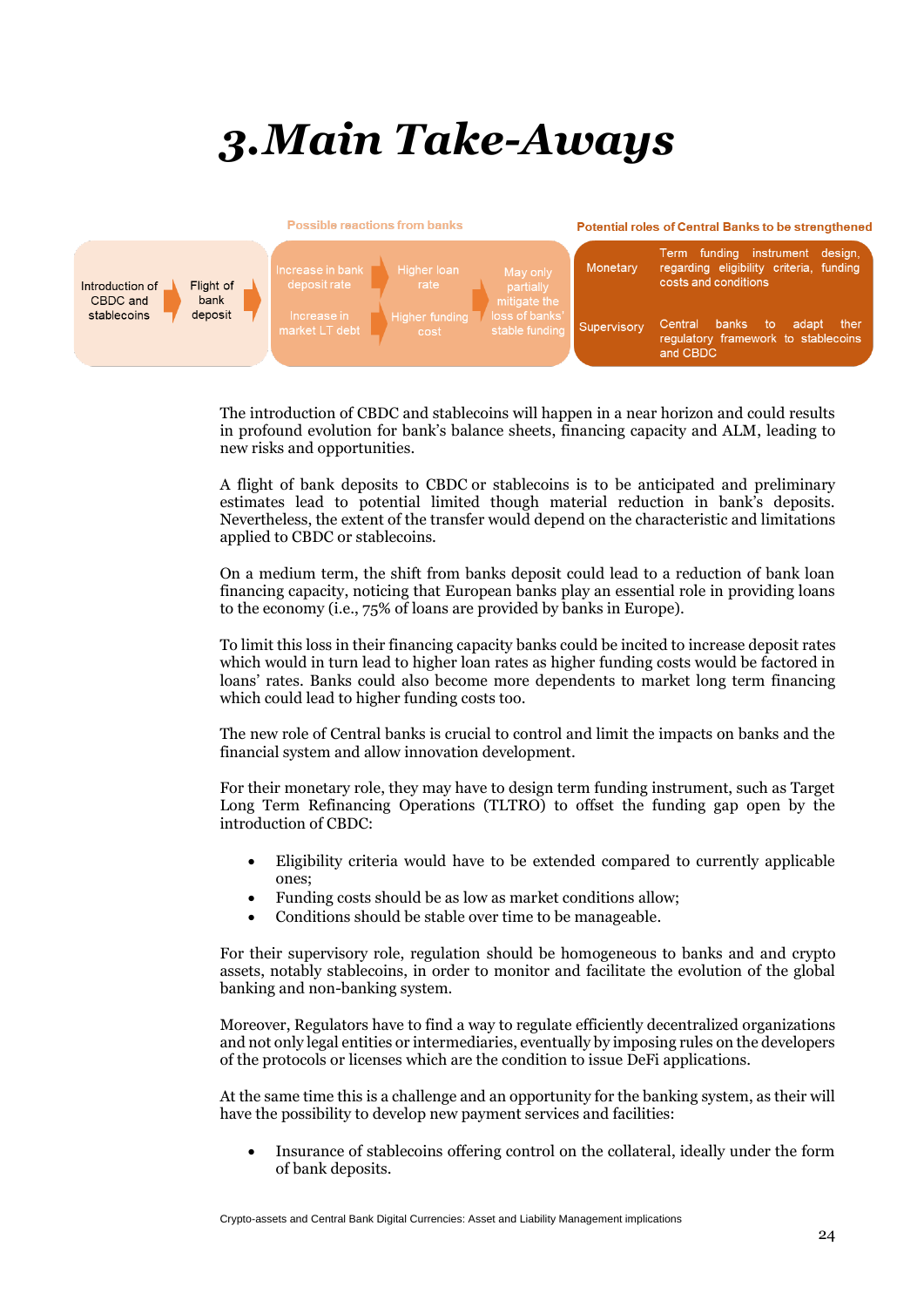- Issuance of tokenized assets to target investors interested in digital assets worldwide;
- Custody in crypto-assets;
- Secondary markets in crypto-assets;
- Cash management services, cross border payments;
- Payments services in supply chains, conditioned payments / programmable

This could facilitate innovation and new business development for the banking system and therefore lead to a global enhancement of the industry.

AFGAP will keep monitoring those developments and their ramifications on ALM and the banking industry. AFGAP is committed to contribute to the design and implementation of sound and robust developments of such new items and services.